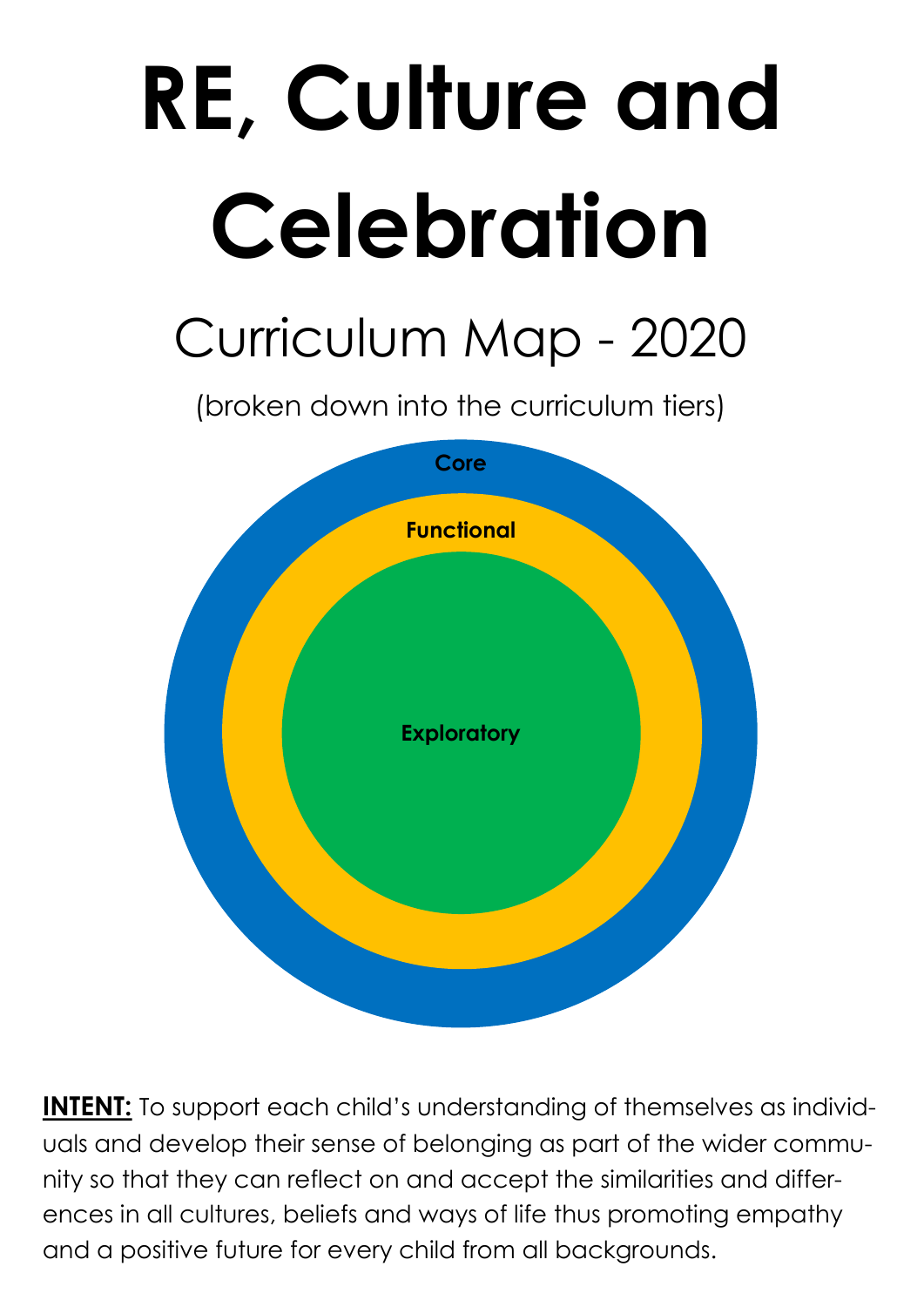## Let's take a look at the children's experiences of RE, Culture and Celebrations as part of the **Early Years Foundation Stage** at Ladywood School...

|                                | 16-26 months | Is curious about people.                                                                                                                                                                                                                                                                                                                | <b>Throughout the year in EYFS, children</b>                                                                          |
|--------------------------------|--------------|-----------------------------------------------------------------------------------------------------------------------------------------------------------------------------------------------------------------------------------------------------------------------------------------------------------------------------------------|-----------------------------------------------------------------------------------------------------------------------|
| Communities<br>and<br>-People  |              | Enjoys pictures and stories about themselves, their families<br>and other people.                                                                                                                                                                                                                                                       | will have the opportunity to engage<br>with                                                                           |
|                                | 22-36 months | In pretend play, imitates everyday actions and events from<br>own family and cultural background.                                                                                                                                                                                                                                       | In Reception, as well as working to-<br>wards the RE, Culture and Celebra-<br>tion related targets within Understand- |
|                                |              | Learns that they have similarities and difference that connect<br>them to, and distinguish them from, others.                                                                                                                                                                                                                           | ing the World (People and Communi-<br>ties), all children are expected to be                                          |
|                                | 30-50 months | Remembers and talks about significant events in their own<br>experience.                                                                                                                                                                                                                                                                | exposed to and explore celebrations<br>for a range of different cultures (e.g.                                        |
|                                |              | Recognises and describes special times or events for family or<br>friends.                                                                                                                                                                                                                                                              | Christmas, Easter, Ramadam, Chinese<br>New Year etc.)                                                                 |
|                                |              | Shows interest in different occupations and ways of life.                                                                                                                                                                                                                                                                               |                                                                                                                       |
| World-<br>the<br>Understanding |              | Knows some of the things that make them unique, and can<br>talk about some of the similarities and differences in relation<br>to friends or family.                                                                                                                                                                                     |                                                                                                                       |
|                                | 40-60 months | Enjoys joining in with family customs and routines                                                                                                                                                                                                                                                                                      |                                                                                                                       |
|                                | <b>ELG</b>   | Children talk about past and present events in their own lives and<br>in the lives of family members. They know that other children don't<br>always enjoy the same things, and are sensitive to this. They know<br>about similarities and differences between themselves and others,<br>and among familiar, communities and traditions. |                                                                                                                       |

| 5<br>$\mathcal{L}$                                                                                                                                                                                  | 16-26 months | Demonstrates sense of self as an individual.                                                                                                                                                                                                                                                                       | <b>Throughout the year in EYFS, children</b><br>will have the opportunity to engage                                                                                                                              |
|-----------------------------------------------------------------------------------------------------------------------------------------------------------------------------------------------------|--------------|--------------------------------------------------------------------------------------------------------------------------------------------------------------------------------------------------------------------------------------------------------------------------------------------------------------------|------------------------------------------------------------------------------------------------------------------------------------------------------------------------------------------------------------------|
| Development                                                                                                                                                                                         | 22-36 months | Expresses own preferences.<br>Expresses own interests.                                                                                                                                                                                                                                                             | <u>with</u><br>In Reception, as well as working to-<br>wards the RE, Culture and Celebra-<br>tion related targets within Personal,<br><b>Social and Emotional Development</b>                                    |
| Awareness<br>Emotional<br>$\frac{1}{\sigma}$<br>$\mathcal{O}$<br><b>DUD</b><br>$\ddot{\text{o}}$<br>Dup<br>$\overline{C}$<br>$\overline{\Phi}$<br>onfid<br>Social<br>$\left( \ \right)$<br>Personal | 30-50 months | Can select and use activities and resources with help.<br>Welcomes and values praise for what they have done.<br>$\bullet$<br>Enjoys responsibility of carrying out small tasks.<br>$\bullet$<br>Is more confident in new social situations.<br>Will communicate freely about own home and community.<br>$\bullet$ | (Self Confidence and Self Awareness),<br>all children are encouraged to<br>recongise themselves as indivudals<br>and develop a sense of belonging<br>within their immediate family and their<br>wider community. |
|                                                                                                                                                                                                     | 40-60 months | Confident to speaks to others about own needs and wants.<br>Confident to speak to others about own interests.<br>$\bullet$<br>Confident to speak to others about own opinions.<br>$\bullet$<br>Can describe self in positive terms and talk about abilities.<br>$\bullet$                                          |                                                                                                                                                                                                                  |
|                                                                                                                                                                                                     | <b>ELG</b>   | Children are confident to try new activities, and say why they llike<br>some activities more than others. They are confident to speak in a<br>familiar group, will talk about their ideas, and will choose the re-<br>sources they need for their chosen activities. They say when they<br>do or don't need help.  |                                                                                                                                                                                                                  |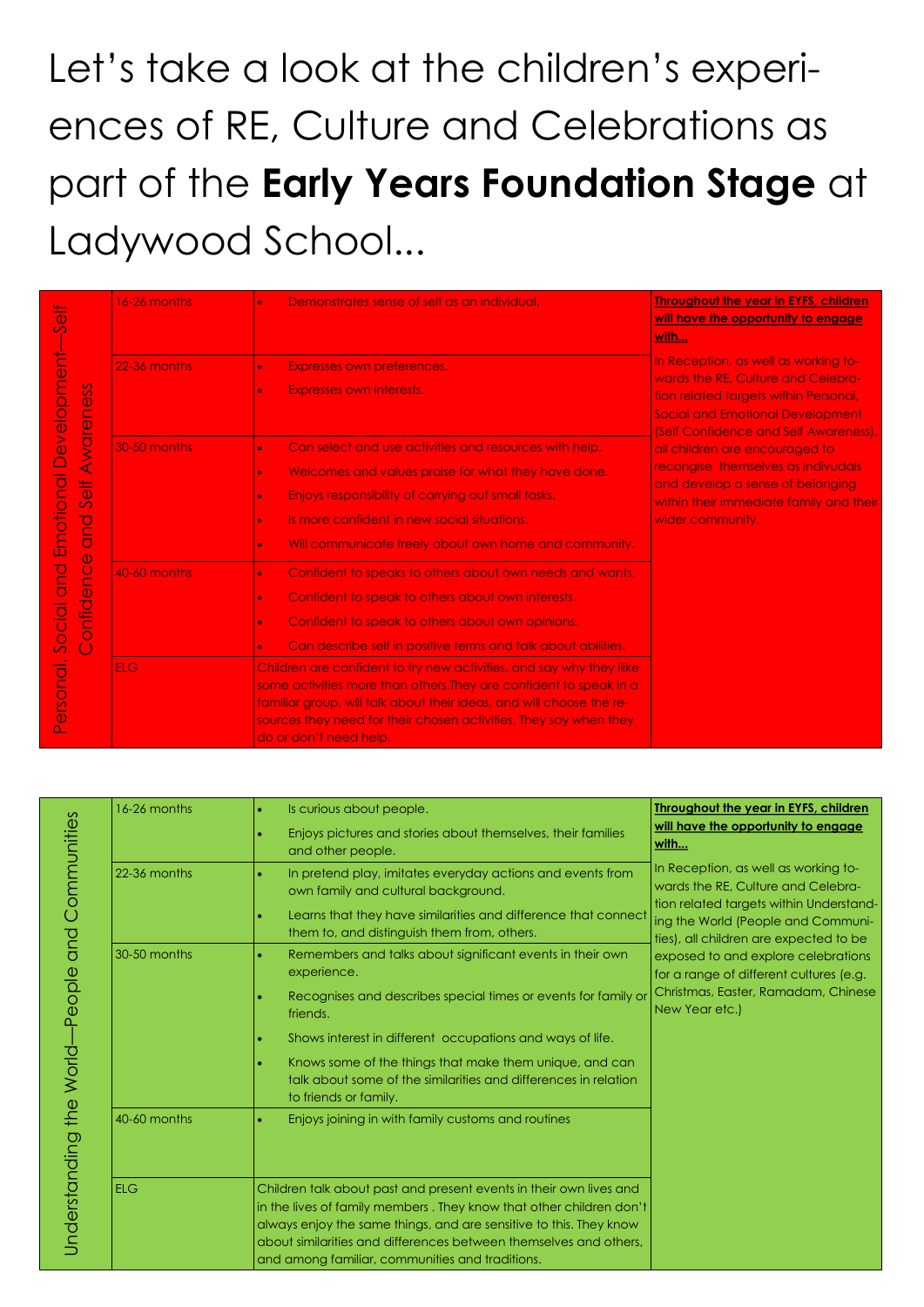|                    | <b>Key Stage 1</b>           |              | Lower Key Stage 2                    |                      | <b>Upper Key Stage 2</b>             |                      |
|--------------------|------------------------------|--------------|--------------------------------------|----------------------|--------------------------------------|----------------------|
|                    | (Christians, Jews & Muslims) |              | (Christians, Jews, Muslims & Hindus) |                      | (Christians, Jews, Muslims & Hindus) |                      |
|                    | Year 1                       | Year 2       | Year 3                               | Year 4               | Year 5                               | Year 6               |
| <b>Exploratory</b> | P4 and                       | P4 and       | P4 and                               | P4 and               | P4 and                               | P4 and               |
| <b>Tier</b>        | below                        | below        | below                                | below                | below                                | below                |
| <b>Functional</b>  | <b>P5-P6</b>                 | <b>P5-P6</b> | <b>P5-P8</b>                         | <b>P5-P8</b>         | <b>P8-</b>                           | <b>P8-</b>           |
| <b>Tier</b>        |                              |              |                                      |                      | <b>Agreed Bolton</b>                 | <b>Agreed Bolton</b> |
|                    |                              |              |                                      |                      | <b>SYLLABUS</b>                      | <b>SYLLABUS</b>      |
|                    |                              |              |                                      |                      | $Y1-Y2$                              | $Y1-Y2$              |
| Core               | <b>P7-P8</b>                 | <b>P7-P8</b> | <b>Agreed Bolton</b>                 | <b>Agreed Bolton</b> | <b>Agreed Bolton</b>                 | <b>Agreed Bolton</b> |
| <b>Tier</b>        |                              |              | <b>SYLLABUS</b>                      | <b>SYLLABUS</b>      | <b>SYLLABUS</b>                      | <b>SYLLABUS</b>      |
|                    |                              |              | Y1-2.                                | Y1-2                 | $Y3-4$                               | Y3-4                 |

## How our RE Curriculum Map is broken down into tiers...

All children accessing the Engagement Model will be working within the Exploratory Tier.

The sections of the Bolton Agreed Syllabus that are being focused on throughout this curriculum map are **'Making sense of belief'** and **'Understanding the impact'** (objectives are colour coordinated in purple and red through the document). If an individual child in your class is achieving the objectives on the Developing tier of the curriculum in years 3-6; we will be looking at moving them onto 'Mastery' level objectives. These will be looking at **'Making connections'**.

## Please liaise with the RE team to identify specific children that this may be appropriate for.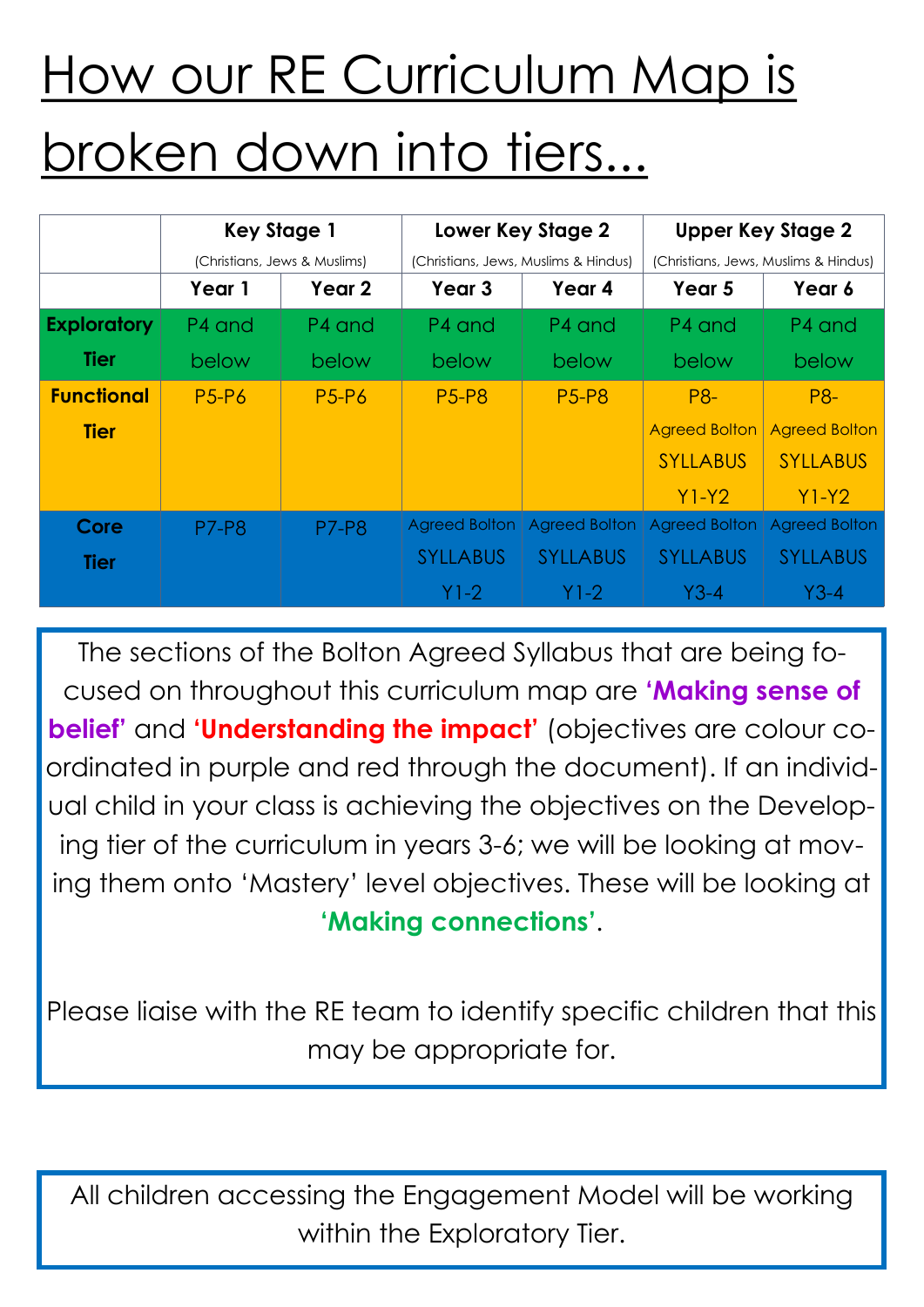| Year 1                                                                                                                                                                                                                                                                                                                                                                                                               |                                                                                                                                                                                                                                                                                                                                                                                                                                                                                                                                                                                                                                                                                                                                                                                                        |                                                                                                                                                                                                                                                                                                                                                                                                                                                                                                                                                                                                                                 |                                                                                                                                                                                                                                                                                                                                                                                                                                                                                                                                                                                                                                                                                            |                                                                                                                                                                                                                                                                                                                                                                                                                                                                                                                                                       |                                                                                                                                                                                                                                                                                                                                                                                                                                                                                                                                                                                                                                                                                                                                                                                                                                                                      |                                                                                                                                                                                                                                                                                                                                                                                                                                                                                                                                                                                                                |  |
|----------------------------------------------------------------------------------------------------------------------------------------------------------------------------------------------------------------------------------------------------------------------------------------------------------------------------------------------------------------------------------------------------------------------|--------------------------------------------------------------------------------------------------------------------------------------------------------------------------------------------------------------------------------------------------------------------------------------------------------------------------------------------------------------------------------------------------------------------------------------------------------------------------------------------------------------------------------------------------------------------------------------------------------------------------------------------------------------------------------------------------------------------------------------------------------------------------------------------------------|---------------------------------------------------------------------------------------------------------------------------------------------------------------------------------------------------------------------------------------------------------------------------------------------------------------------------------------------------------------------------------------------------------------------------------------------------------------------------------------------------------------------------------------------------------------------------------------------------------------------------------|--------------------------------------------------------------------------------------------------------------------------------------------------------------------------------------------------------------------------------------------------------------------------------------------------------------------------------------------------------------------------------------------------------------------------------------------------------------------------------------------------------------------------------------------------------------------------------------------------------------------------------------------------------------------------------------------|-------------------------------------------------------------------------------------------------------------------------------------------------------------------------------------------------------------------------------------------------------------------------------------------------------------------------------------------------------------------------------------------------------------------------------------------------------------------------------------------------------------------------------------------------------|----------------------------------------------------------------------------------------------------------------------------------------------------------------------------------------------------------------------------------------------------------------------------------------------------------------------------------------------------------------------------------------------------------------------------------------------------------------------------------------------------------------------------------------------------------------------------------------------------------------------------------------------------------------------------------------------------------------------------------------------------------------------------------------------------------------------------------------------------------------------|----------------------------------------------------------------------------------------------------------------------------------------------------------------------------------------------------------------------------------------------------------------------------------------------------------------------------------------------------------------------------------------------------------------------------------------------------------------------------------------------------------------------------------------------------------------------------------------------------------------|--|
|                                                                                                                                                                                                                                                                                                                                                                                                                      | Autumn 1                                                                                                                                                                                                                                                                                                                                                                                                                                                                                                                                                                                                                                                                                                                                                                                               | <b>Autumn 2</b>                                                                                                                                                                                                                                                                                                                                                                                                                                                                                                                                                                                                                 | Spring 1                                                                                                                                                                                                                                                                                                                                                                                                                                                                                                                                                                                                                                                                                   | <b>Spring 2</b>                                                                                                                                                                                                                                                                                                                                                                                                                                                                                                                                       | Summer 1                                                                                                                                                                                                                                                                                                                                                                                                                                                                                                                                                                                                                                                                                                                                                                                                                                                             | Summer 2                                                                                                                                                                                                                                                                                                                                                                                                                                                                                                                                                                                                       |  |
| <b>Exploratory</b><br>(e.g.<br>celebrations), at a level that is appropriate<br>of personal significance<br>$\delta$<br>alp<br>Tier<br>Exploratory<br>pected to take part in celebrations<br>the<br>children in<br>individual child.<br>the year<br>birthday/new home<br>Throughout<br>for the i                                                                                                                     | <b>Christians</b><br>$\bullet$<br>To actively explore the<br>Cross, that symbolizes<br>Christianity, in a range of<br>different ways (craft<br>activities, sensory tray,<br>Attention Autism groups<br>$etc.$ ).<br>$\bullet$<br>To briefly participate in a<br>craft activity to create<br>their own Cross (through<br>a method that is engag-<br>ing for them).<br>$\bullet$<br>To begin to observe<br>celebration assemblies<br>such as star of the week<br>and to respond to praise<br>for what they have<br>done.<br>$\bullet$<br>To begin to demonstrate<br>a brief appreciation for<br>stillness/quietness - this<br>could be through relax-<br>ing music, Tac Pac/<br>Sherborne sessions etc.<br>(This is the starting point<br>of beginning to look at<br>personal reflection and<br>prayer). | <b>Christians</b><br><b>Special stories</b><br>To respond during senso-<br>ry activities relating to<br>Christmas e.a. crafts, tuff<br>tray activities, Attention<br>Autism groups.<br>$\bullet$<br>To experience and<br>observe a Christmas<br>celebration assembly as<br>part of the Ladywood<br>school community.<br>$\bullet$<br>To try on some of the<br>clothes worn by religious<br>figures in the Nativity<br>story (e.g. Wise men,<br>Shepherds etc.).<br>$\bullet$<br>To actively explore the<br>story prompts used to tell<br>the nativity story.                                                                    | <b>Muslims</b><br>$\bullet$<br>To explore clothes from<br>the Islamic community.<br>To explore some arte-<br>facts that are im-<br>portant in Islam (e.g.<br>prayer mat, compass,<br>skull cap).<br>$\bullet$<br>To explore a range of<br>foods and spices that<br>are used in the Islamic<br>community (through<br>touch, smell or taste).<br>$\bullet$<br>To be able to express if<br>their likes and dislikes to<br>foods and spices from<br>the Islamic culture (e.g.<br>through gesture $-$<br>pushing food away or<br>requesting more).                                                                                                                                              | <b>Christians</b><br>$\bullet$<br>To experience an Easter<br>celebration assembly as<br>part of the Ladywood<br>school community.<br>$\bullet$<br>To smell, touch or taste<br>foods relating to Easter<br>(e.g. hot cross buns,<br>Easter eggs as part of an<br>egg hunt etc.)<br>$\bullet$<br>To actively explore the<br>story prompts used to tell<br>the Easter story.<br><b>Special places</b><br>To experience a visit to<br>the Church at Easter<br>time.                                                                                       | All<br><b>Belonging</b><br>$\bullet$<br>To explore the<br>Ladywood School<br>community by<br>becoming more<br>aware of our<br>school environ-<br>ment (e.g. go for<br>a nature walk<br>around the forest)<br>$\bullet$<br>To begin to show<br>interest in and<br>recognize familiar<br>people (e.g. staff<br>in their class).<br>$\bullet$<br>To greet known<br>people within the<br>Ladywood School<br>environment.<br>$\bullet$<br>To begin to be<br>able to make<br>choices relating<br>to their<br>knowledge of the<br>school environ-<br>ment, (e.g.<br>choosing which<br>area they want to<br>spend time in<br>when motivated<br>to do so-for<br>example, when<br>the ball pool is<br>one of the op-                                                                                                                                                           | <b>Jews</b><br>$\bullet$<br>To visit the Jewish Museum<br>and react to sensory<br>stimuli.<br>$\bullet$<br>To actively explore The<br>Star of David, that symbol-<br>izes Judasim, in a range of<br>different ways (craft activ-<br>ities, sensory tray, Atten-<br>tion Autism groups etc.).<br>۰<br>To briefly participate in a<br>craft activity to create<br>their own Star of David<br>(through a method that is<br>engaging for them).<br>$\bullet$<br>To explore the Torah whilst<br>experiencing Jewish<br>worship.<br>٠<br>To explore clothes that<br>Jews would wear during<br>worship (e.g. Kippur). |  |
| <b>Functional</b><br>sym-<br>$\overleftarrow{\mathbf{0}}$<br>$\delta$<br>$\delta$<br>concern and<br>ale<br>and their influence<br>when distressed).<br>tier<br>Functional<br>as show a<br>the<br>around them (e.g.<br>as well<br>themselves<br>$\overline{=}$ .<br>children<br>$\ddot{\text{o}}$<br>and other peopl<br>pected to recognize<br>ð,<br>$\bullet$<br>➤<br>for those<br>Throughout the<br>events<br>pathy | $\bullet$<br>To take part in making<br>their own interpretation<br>of a cross alongside two<br>or three other learners.<br>$\bullet$<br>To begin to appreciate<br>stillness/quietness for<br>longer periods as an<br>adult supports them to<br>participate in short<br>prayers (e.g. putting<br>hands together)<br>$\bullet$<br>To begin to listen and<br>respond to some very<br>simple and relevant<br>prayers.<br>$\bullet$<br>To be aware of their own<br>influence on events as<br>they begin to partici-<br>pate in star of the week<br>celebration assemblies.                                                                                                                                                                                                                                  | $\bullet$<br>To engage in small world<br>play with the Nativity<br>scene/prompts from the<br>Nativity story with two or<br>three other learners.<br>To create their own<br>Christingle with support.<br>$\bullet$<br>To listen and respond to<br>the familiar religious story<br>of the Nativity.<br>$\bullet$<br>To make your own con-<br>tribution to the celebra-<br>tion of Christmas (e.g.<br>joining in with Christmas<br>cards and crafts/their<br>role in the Christmas<br>show).<br>$\bullet$<br>To begin to be aware of<br>the influence they have<br>on events and other<br>people as part of the<br>Christmas Show. | $\bullet$<br>To respond to the new<br>experience of tasting<br>foods and spices from<br>the Islamic culture and<br>begin to able to identi-<br>fy which foods they like<br>and don't like using<br>symbols and signs.<br>$\bullet$<br>To engage in Islamic<br>artefacts in a more<br>purposeful way (e.g.<br>showing interest in<br>what the prayer mat/<br>skull caps are used for<br>and beginning to imi-<br>tate what an adult<br>does with them).<br>$\bullet$<br>To respond and co-<br>operate with others<br>while making prayer<br>mats in small groups.<br>$\bullet$<br>To listen and respond to<br>Islamic music.                                                                | $\bullet$<br>To respond to the reli-<br>gious experience of<br>visiting a Church at<br>Easter time (e.g. through<br>colour, lights, tactile<br>objects, music etc).<br>$\bullet$<br>To listen and begin to<br>respond to the Easter<br>story.<br>$\bullet$<br>To listen to and respond<br>to a range of Easter<br>music, in a variety of<br>ways (E.g. vocalizing,<br>dancing, copying ac-<br>tions etc.)<br>$\bullet$<br>To make your own con-<br>tribution to celebration<br>of Easter (e.g. joining in<br>with Easter cards and<br>Easter crafts). | $\bullet$<br>To be able to<br>engage briefly in<br>moments of indi-<br>vidual reflection<br>and recognize<br>things they have<br>done well.<br>$\bullet$<br>To recognize and<br>identify a range<br>of people that<br>are part of the<br>Ladywood Com-<br>munity.<br>$\bullet$<br>To carry out ritual-<br>ized actions that<br>are associated<br>with the La-<br>dywood commu-<br>nity and their<br>school routine<br>(e.g. hanging up<br>their coat on their<br>peg etc).<br>$\bullet$<br>To be comforta-<br>ble, confident<br>and happy in<br>their school envi-<br>ronment and to<br>feel a part of the<br>school communi-<br>ty (e.g. star of the<br>week, recognizing<br>people in the                                                                                                                                                                          | $\bullet$<br>To show interest on their<br>visit to the Jewish Muse-<br>um.<br>$\bullet$<br>To take part in making<br>their own interpretation of<br>the Star of David along-<br>side two or three other<br>learners.<br>$\bullet$<br>To participate in making<br>their own Torah scroll and<br>begin to understand that<br>it is very important to Jews<br>(e.g. treating it with care).<br>$\bullet$<br>To participate in making a<br>Kippah that would be<br>worn as part of Jewish<br>worship as they begin to<br>understand their influence<br>over events (e.g. selecting<br>their own craft resources)   |  |
| Core                                                                                                                                                                                                                                                                                                                                                                                                                 | God<br><b>Creation</b><br>Incarnation<br>Gospel<br><b>Salvation</b><br>$\bullet$<br>To begin to be able<br>evaluate their own<br>behavior in simple ways<br>(e.g. on the basis of<br>consequence-they<br>have got a star of the<br>week award for some-<br>thing they have done<br>well etc).<br>$\bullet$<br>To take an active role in<br>relevant prayers (e.g.<br>joining in with a familiar<br>prayer or saying the<br>dinner time prayer to the<br>rest of the class).<br>To recognize that Chris-<br>tians pray to God.<br>$\bullet$<br>To begin to recognize<br>that the Cross is an im-<br>portant symbol to Chris-<br>tians and create their<br>own representation.                                                                                                                           | $\bullet$<br>To look at pictures of<br>themselves celebrating<br>a birthday and under-<br>stand that Christmas is<br>Jesus's birthday.<br>$\bullet$<br>To take part in role play<br>to retell the nativity<br>story.<br>$\bullet$<br>To show care and con-<br>cern for baby Jesus in<br>the manger.<br>$\bullet$<br>To create their own<br>Christingle and begin to<br>understand what the<br>orange represents.                                                                                                                                                                                                                | God<br><b>Tawhid</b><br>Ibadah<br><b>Iman</b><br>$\bullet$<br>To learn more about<br>the Islamic culture by<br>listening to traditional<br>music/songs-What<br>language are they<br>singing in? Can we join<br>in/copy the beat using<br>our own musical instru-<br>ments? (Gong, drums,<br>percussion)<br>$\bullet$<br>To use some simple<br>adjectives/symbols to<br>describe the taste and/<br>or smell of each of the<br><b>Islamic foods and</b><br>spices.<br>To identify that 'Allah' is<br>very important to Mus-<br>$\bullet$<br>To recognise that pray-<br>er mats, skull caps and<br>compasses are im-<br>portant to Muslims and<br>begin to demonstrate<br>how these are used. | $\bullet$<br>To listen to and partici-<br>pate in the story of East-<br>er.<br>$\bullet$<br>To use pictures, symbols<br>and drawings to com-<br>municate their ideas<br>about the Easter story<br>(e.g. What is happening<br>in the picture? It makes<br>me feel).<br>$\bullet$<br>To recognise 'Jesus' as<br>an important person in<br>the Easter story.<br>$\bullet$<br>To recognise the signifi-<br>cance of the Church to<br>Christians during our<br>educational visit.                                                                          | <b>Sacred places</b><br>Ourselves, others and the<br>world<br><b>Faith community</b><br>$\bullet$<br>To reflect on what<br>makes them<br>happy, sad, excit-<br>ed or upset at<br>school (e.g. look-<br>ing at our friends,<br>identify our favor-<br>ite activities and<br>areas etc.).<br>$\bullet$<br>To have a basic<br>understanding of<br>'right' and<br>'wrong' - linking<br>to the idea of<br>school rules<br>(children could<br>sort symbols to<br>identify if they are<br>the right or wrong<br>things to do.)<br>$\bullet$<br>To care for our<br>Ladywood School<br>environment (e.g.<br>tiding outside,<br>putting rubbish in<br>the bin, growing<br>plants etc.)<br>$\bullet$<br>To begin to rec-<br>ognize Ladywood<br>as part of a wider<br>community (e.g.<br>exploring the<br>personalized map<br>of Little Lever<br>which has La-<br>dywood identi- | God<br>Torah<br>The People<br>$\bullet$<br>To find out about aspects<br>of the Jewish religion on<br>their visit to the Jewish<br>Museum.<br>$\bullet$<br>To be able to identify the<br>Star of David on request,<br>from a choice of objects.<br>$\bullet$<br>To begin to recognize that<br>the Star of David is a<br>significant symbol to Jews<br>and create their own<br>representation.<br>$\bullet$<br>To be able to identify the<br>Jewish holy text as the<br>Torah and create their<br>own representation.                                                                                            |  |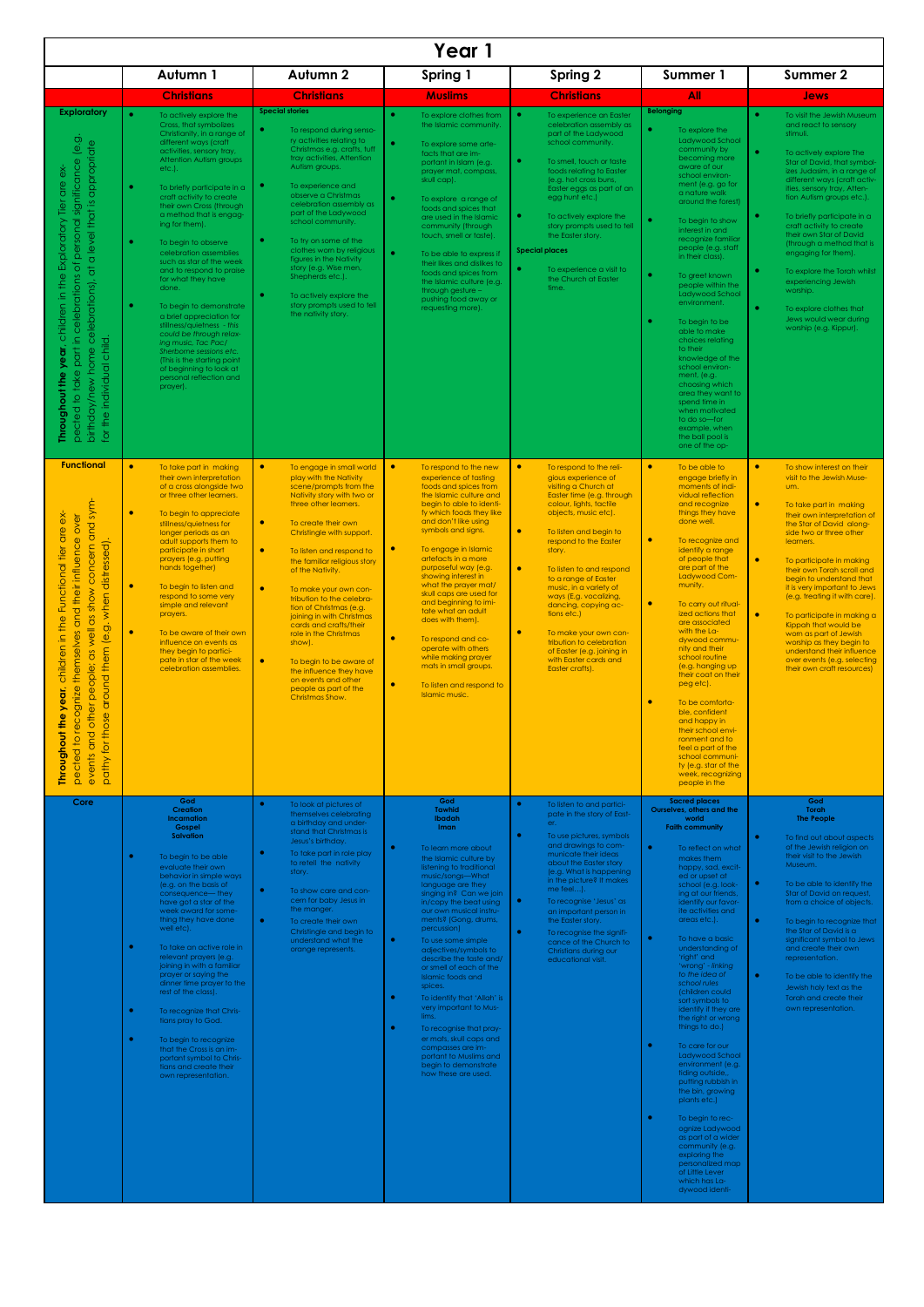|                                                                                                                                                                                                                                                                                                                                 | Year 2                                                                                                                                                                                                                                                                                                                                                                                                                                                                                                                                                                                                                                               |                                                                                                                                                                                                                                                                                                                                                                                                                                                                                                                                                                                                                                   |                                                                                                                                                                                                                                                                                                                                                                                                                                                                                                                                                                                                                                                                                                                                                                                                                                                   |                                                                                                                                                                                                                                                                                                                                                                                                                                                                                                                                                                                                                                                                                                                                                                                                                |                                                                                                                                                                                                                                                                                                                                                                                                                                                                                                                                                                                                                                                         |                                                                                                                                                                                                                                                                                                                                                                                                                                                                                                                                                                                                                                                                |  |  |
|---------------------------------------------------------------------------------------------------------------------------------------------------------------------------------------------------------------------------------------------------------------------------------------------------------------------------------|------------------------------------------------------------------------------------------------------------------------------------------------------------------------------------------------------------------------------------------------------------------------------------------------------------------------------------------------------------------------------------------------------------------------------------------------------------------------------------------------------------------------------------------------------------------------------------------------------------------------------------------------------|-----------------------------------------------------------------------------------------------------------------------------------------------------------------------------------------------------------------------------------------------------------------------------------------------------------------------------------------------------------------------------------------------------------------------------------------------------------------------------------------------------------------------------------------------------------------------------------------------------------------------------------|---------------------------------------------------------------------------------------------------------------------------------------------------------------------------------------------------------------------------------------------------------------------------------------------------------------------------------------------------------------------------------------------------------------------------------------------------------------------------------------------------------------------------------------------------------------------------------------------------------------------------------------------------------------------------------------------------------------------------------------------------------------------------------------------------------------------------------------------------|----------------------------------------------------------------------------------------------------------------------------------------------------------------------------------------------------------------------------------------------------------------------------------------------------------------------------------------------------------------------------------------------------------------------------------------------------------------------------------------------------------------------------------------------------------------------------------------------------------------------------------------------------------------------------------------------------------------------------------------------------------------------------------------------------------------|---------------------------------------------------------------------------------------------------------------------------------------------------------------------------------------------------------------------------------------------------------------------------------------------------------------------------------------------------------------------------------------------------------------------------------------------------------------------------------------------------------------------------------------------------------------------------------------------------------------------------------------------------------|----------------------------------------------------------------------------------------------------------------------------------------------------------------------------------------------------------------------------------------------------------------------------------------------------------------------------------------------------------------------------------------------------------------------------------------------------------------------------------------------------------------------------------------------------------------------------------------------------------------------------------------------------------------|--|--|
|                                                                                                                                                                                                                                                                                                                                 | Autumn 1                                                                                                                                                                                                                                                                                                                                                                                                                                                                                                                                                                                                                                             | Autumn <sub>2</sub>                                                                                                                                                                                                                                                                                                                                                                                                                                                                                                                                                                                                               | Spring 1                                                                                                                                                                                                                                                                                                                                                                                                                                                                                                                                                                                                                                                                                                                                                                                                                                          | <b>Spring 2</b>                                                                                                                                                                                                                                                                                                                                                                                                                                                                                                                                                                                                                                                                                                                                                                                                | <b>Summer 1</b>                                                                                                                                                                                                                                                                                                                                                                                                                                                                                                                                                                                                                                         | Summer 2                                                                                                                                                                                                                                                                                                                                                                                                                                                                                                                                                                                                                                                       |  |  |
|                                                                                                                                                                                                                                                                                                                                 | <b>Christians</b>                                                                                                                                                                                                                                                                                                                                                                                                                                                                                                                                                                                                                                    | <b>Jews</b>                                                                                                                                                                                                                                                                                                                                                                                                                                                                                                                                                                                                                       | <b>Christians</b>                                                                                                                                                                                                                                                                                                                                                                                                                                                                                                                                                                                                                                                                                                                                                                                                                                 | All                                                                                                                                                                                                                                                                                                                                                                                                                                                                                                                                                                                                                                                                                                                                                                                                            | <b>Muslims</b>                                                                                                                                                                                                                                                                                                                                                                                                                                                                                                                                                                                                                                          | <b>Christians</b>                                                                                                                                                                                                                                                                                                                                                                                                                                                                                                                                                                                                                                              |  |  |
| <b>Exploratory</b><br>children in the Explora<br>brations of personal significance (e.g. birth<br>take part in cele<br>appropriate for the individual child.<br>level<br>$\overline{\texttt{C}}$<br>$\overline{\sigma}$<br>celebrations),<br>tory Tier are expected to<br>Throughout the year,<br>day/new home<br>that is       | <b>Special stories</b><br>To explore the Bible<br>whilst experiencing<br>Christian worship.<br>To explore the re-<br>$\bullet$<br>sources from the<br>sensory story of 'Jesus<br>calming the storm'/<br>'Jesus walking on<br>water' (e.g. the wa-<br>ter, spray bottle,<br>thunder stick etc).<br>To explore the<br>clothes that Jesus<br>and his disciples<br>wore.                                                                                                                                                                                                                                                                                 | $\bullet$<br>To participate in<br>some traditions of<br>Hanukkah (spinning<br>the dreidle, lighting<br>battery operated<br>candles-menorah).<br>$\bullet$<br>To experience music<br>that would be lis-<br>tened to during Ha-<br>nukkah.<br>$\bullet$<br>To experience<br>(through smell, touch<br>or taste) the deli-<br>cates that are en-<br>joyed during Hanuk-<br>kah-e.g. Latkes,<br>Sufganiyot etc.)<br>To express their own<br>$\bullet$<br>feelings/likes and<br>dislikes relating to<br>their experience of<br>Hanukakh (using the<br>appropriate Pupil<br><b>Voice Communica-</b><br>tion Board).                      | $\bullet$<br>To react to sensory<br>stimuli whilst out in<br>the community (e.g.<br>buying the ingredi-<br>ents before making<br>pancakes in school).<br>To react to sensory<br>$\bullet$<br>stimuli at school<br>(Attention Autism or<br>sensory activities<br>linked to pancake<br>$day)$ .<br>To explore (through<br>$\bullet$<br>taste, touch and<br>smell) their pancakes<br>and toppings.                                                                                                                                                                                                                                                                                                                                                                                                                                                   | To begin to antici-<br>$\bullet$<br>pate and show<br>pleasure from praise<br>for something they<br>have done.<br>$\bullet$<br>To begin to take<br>pleasure from some<br>of their own personal<br>achievements (e.g.<br>this could be showing<br>more independence<br>in washing their<br>hands, completing a<br>short task or showing<br>pride during star of<br>the week etc).<br><b>Belonging</b><br>To explore our local<br>$\bullet$<br>community in a<br>range of ways (e.g.<br>through walks and<br>educational visits)<br>$\bullet$<br>To recognize them-<br>selves through pic-<br>tures and in mirrors.                                                                                                                                                                                               | $\bullet$<br>To actively ex-<br>plore The Star<br>and Crescent,<br>that symbolizes<br>Islam, in a range<br>of different ways<br>(craft activities,<br>sensory tray,<br><b>Attention Autism</b><br>groups etc).<br>To briefly partici-<br>$\bullet$<br>pate in a craft<br>activity to create<br>their own Star<br>and Crescent<br>(through a meth-<br>od that is engag-<br>ing for them).<br>$\bullet$<br>To explore the<br>Qur'an whilst<br>experiencing<br>Islamic worship.<br><b>Special places</b><br>$\bullet$<br>To react to sen-<br>sory stimuli dur-<br>ing a visit to the                                                                       | To actively explore<br>$\bullet$<br>sensory activities<br>linked to the creation<br>story.<br>To react to sensory<br>$\bullet$<br>stimuli at school (e.g.<br>during Attention<br>Autism sessions linked<br>to the creation story).<br>$\bullet$<br>To begin to cele-<br>brate their own per-<br>sonal achievements<br>in relation to each<br>religion (e.g. showing<br>some interest in pic-<br>tures of themselves<br>engaging in religious<br>activities throughout<br>the year-this could<br>be done through<br>collage).                                                                                                                                   |  |  |
| <b>Functional</b><br>other people; as well as show concern and sym-<br>$\overline{\bullet}$<br>over<br>children in the Functional tier are<br>and their influence<br>around them (e.g. when distressed).<br>themselves<br>year,<br>pected to recognize the<br>events and other peop<br>pathy for those arouna<br>Throughout the | $\bullet$<br>To begin to explore a<br>familiar religious story<br>with two or three<br>other learners (e.g.<br>Jesus figure in blue<br>slime, can the child<br>show Jesus walking<br>on the water?)<br>To listen and respond<br>$\bullet$<br>to religious sensory<br>stories (for example,<br>Jesus calming the<br>storm or Jesus walk-<br>ing on water).<br>$\bullet$<br>To take part in simple<br>role play of Jesus<br>walking on water<br>and begin to be<br>aware of their influ-<br>ence on these<br>events.                                                                                                                                   | $\bullet$<br>To respond to the<br>new religious experi-<br>ence of Hanukkah<br>(focusing on the<br>music, colour, food,<br>lights, drama and<br>tacile objects).<br>To make their own<br>$\bullet$<br>contribution to the<br>Jewish celebration of<br>Hanukkah (e.g.<br>through artwork, role<br>play and music).<br>$\bullet$<br>To respond to and co<br>-operate with other<br>learners in a small<br>group during Hanuk-<br>kah celebration ac-<br>tivities.<br>$\bullet$<br>To begin to under-<br>stand more about<br>the Jewish culture by<br>exploring Hebrew<br>writing (e.g. tracing,<br>coping, experiment-<br>ing etc). | $\bullet$<br>To respond to the<br>new religious experi-<br>ence of pancake<br>day by tasting, smell-<br>ing and exploring<br>pancakes, mixture<br>and toppings.<br>$\bullet$<br>To begin to engage<br>in very simple mo-<br>ments of individual<br>reflection while we<br>think about our fa-<br>vourite foods (the<br>starting point in learn-<br>ing about Lent).<br>$\bullet$<br>To begin to respond<br>to others and coop-<br>erate while making<br>pancake mixture in a<br>small group.<br>$\bullet$<br>To be able to assist in<br>making the pancake<br>batter through carry-<br>ing out familiar ritual-<br>ized actions (e.g.<br>stirring when given a<br>spoon, pouring when<br>given a jug etc.)                                                                                                                                        | $\bullet$<br>To engage in mo-<br>ments of individual<br>reflection as we look<br>back at photographs<br>of our favourite visits<br>within our local com-<br>munity.<br>To be aware of their<br>$\bullet$<br>influence on events<br>and other people<br>(focusing on how we<br>keep safe/act whilst<br>out in the communi-<br>$ty$ .<br>$\bullet$<br>To become more<br>familiar with their<br>local environment as<br>part of education<br>visits while re-<br>sponding/co-<br>operating with others<br>in group situations.<br>$\bullet$<br>To demonstrate that<br>they can show con-<br>cern and sympathy<br>for others in distress as<br>we begin to look at<br>what it means to be<br>a good friend (this<br>could be done<br>through observation,<br>role play with dolls                                  | $\bullet$<br>To respond to<br>the new religious<br>experience of<br>visiting a Mosque<br>(through music,<br>drama, colour,<br>lights, foods or<br>tactile objects).<br>To respond to<br>$\bullet$<br>the Islamic sym-<br>bol of the Star<br>and Crescent in<br>a range of ways<br>including colour<br>mixing, sensory/<br>tactile shapes<br>and light<br>(sensory room/<br>light box).<br>$\bullet$<br>To create their<br>own interpreta-<br>tion of the Star<br>and Crescent<br>with support from<br>an adult.<br>To explore the<br>$\bullet$<br>Quran and un-<br>derstand their<br>own influence on<br>objects/events<br>by treating it with<br>care. | $\bullet$<br>To take a moment of<br>personal reflection to<br>look at photographs<br>of their religious ex-<br>periences through-<br>out the year and<br>identify what they<br>have enjoyed most.<br>To explore small<br>$\bullet$<br>world play linked to<br>the creation story<br>with two or three<br>other learners and<br>be aware of their<br>influence on other<br>people (e.g. sharing,<br>taking turns).<br>$\bullet$<br>To listen and begin to<br>respond to a very<br>simple version of the<br>creation story (e.g.<br>using the 'Kids Bi-<br>ble').                                                                                                |  |  |
| Core                                                                                                                                                                                                                                                                                                                            | $\bullet$<br>To begin to under-<br>stand that religious<br>stories carry a moral<br>meaning in a simple<br>way (e.g. Jesus walk-<br>ing on water repre-<br>sented placing our<br>faith in God as he<br>has control over the<br>elements-the sea).<br>To be able to use<br>word, signs or sym-<br>bols to describe what<br>they think Jesus is like<br>in simple terms.<br>To know that the<br>Christian holy text is<br>the Bible (children<br>could make their<br>own front cover for<br>the Bible)<br>To understand that<br>$\bullet$<br>Christians worship in<br>the Church.<br>To understand that<br>'God' is very im-<br>portant to Christians. | God<br><b>Torah</b><br><b>The People</b><br>$\bullet$<br>To communicate<br>ideas/feelings in re-<br>sponse to their expe-<br>rience of the Hanuk-<br>kah celebration.<br>$\bullet$<br>To realise the signifi-<br>cance of Jewish<br>artefacts used to<br>celebrate Hannukah<br>(E.g. menorah, oil<br>lamp, dreidel etc).<br>To understand that<br>$\bullet$<br>Jews worship in the<br>Synagogue.<br>To know that the<br>Torah is written in<br>Hebrew.                                                                                                                                                                            | God<br><b>Creation</b><br><b>Incarnation</b><br>Gospel<br><b>Salvation</b><br>To be able to identify<br>$\bullet$<br>some things that they<br>like as we begin to<br>look at what people<br>may give up at Lent<br>(e.g. chocolate,<br>sweets etc.)<br>$\bullet$<br>To communicate<br>their feelings about<br>making pancakes<br>and what they have<br>enjoyed most about<br>the pancake day<br>celebration.<br>To be able to take<br>turns and share re-<br>sources while making<br>pancakes, as they<br>begin to understand<br>and respect that<br>other people have<br>needs as well.<br>$\bullet$<br>To begin to under-<br>stand what Lent is<br>and communicate<br>simple facts about<br>Lent/Jesus using sym-<br>bols to support (e.g.<br><b>Christians celebrate</b><br>Lent/At lent people<br>give things up/Jesus<br>went to the dessert | <b>Sacred places</b><br><b>Ourselves, others and the</b><br>world<br><b>Faith community</b><br>$\bullet$<br>To be able to identify<br>where is special to<br>them and begin to<br>look at why this is-<br>this could be home,<br>religious venue etc.<br>$\bullet$<br>To understand what it<br>means to be a friend<br>and make their own<br>purposeful relation-<br>ships with others.<br>$\bullet$<br>To know that Jesus's<br>special friends were<br>named disciples.<br>To reflect on what<br>makes them happy,<br>sad, excited or upset<br>within our local com-<br>munity (e.g. looking<br>back on education<br>visits and identify<br>what we've enjoyed<br>and not enjoyed).<br>To understand that<br>$\bullet$<br>everyone is different<br>and it is important to<br>treat other people<br>with care. | God<br><b>Tawhid</b><br><b>Ibadah</b><br>Iman<br>$\bullet$<br>To be able to<br>express their<br>ideas/feelings in<br>response to their<br>visit to the<br>Mosque in simple<br>terms.<br>$\bullet$<br>To begin to rec-<br>ognize the signifi-<br>cance of the<br><b>Star and Cres-</b><br>cent to Muslims<br>and create their<br>own representa-<br>tion.<br>$\bullet$<br>To be able to<br>recognize the<br>significance of<br>the Qur'an and<br>identify this as<br>the holy text for<br>Muslims.<br>To understand<br>$\bullet$<br>that Muslims<br>worship in the<br>Mosque and<br>experience a<br>Mosque as part<br>of an education-<br>al visit.      | To begin to look at<br>$\bullet$<br>our favourite things<br>and make a poster<br>about what makes<br>the world amazing<br>for us (e.g. our fa-<br>vourite animals, our<br>favourite places etc.)<br>$\bullet$<br>To be able to identify<br>'Who created the<br>world?' (through<br>sign, symbols, ges-<br>tures and vocaliza-<br>tions).<br>$\bullet$<br>To listen with interest<br>to the creation story<br>and begin to retell<br>parts of the story<br>through small world<br>play.<br>To begin to under-<br>$\bullet$<br>stand that we need<br>to care for the envi-<br>ronment (e.g. grow-<br>ing plants for the<br>garden/litter picking/<br>recycling). |  |  |

for 40 days and 40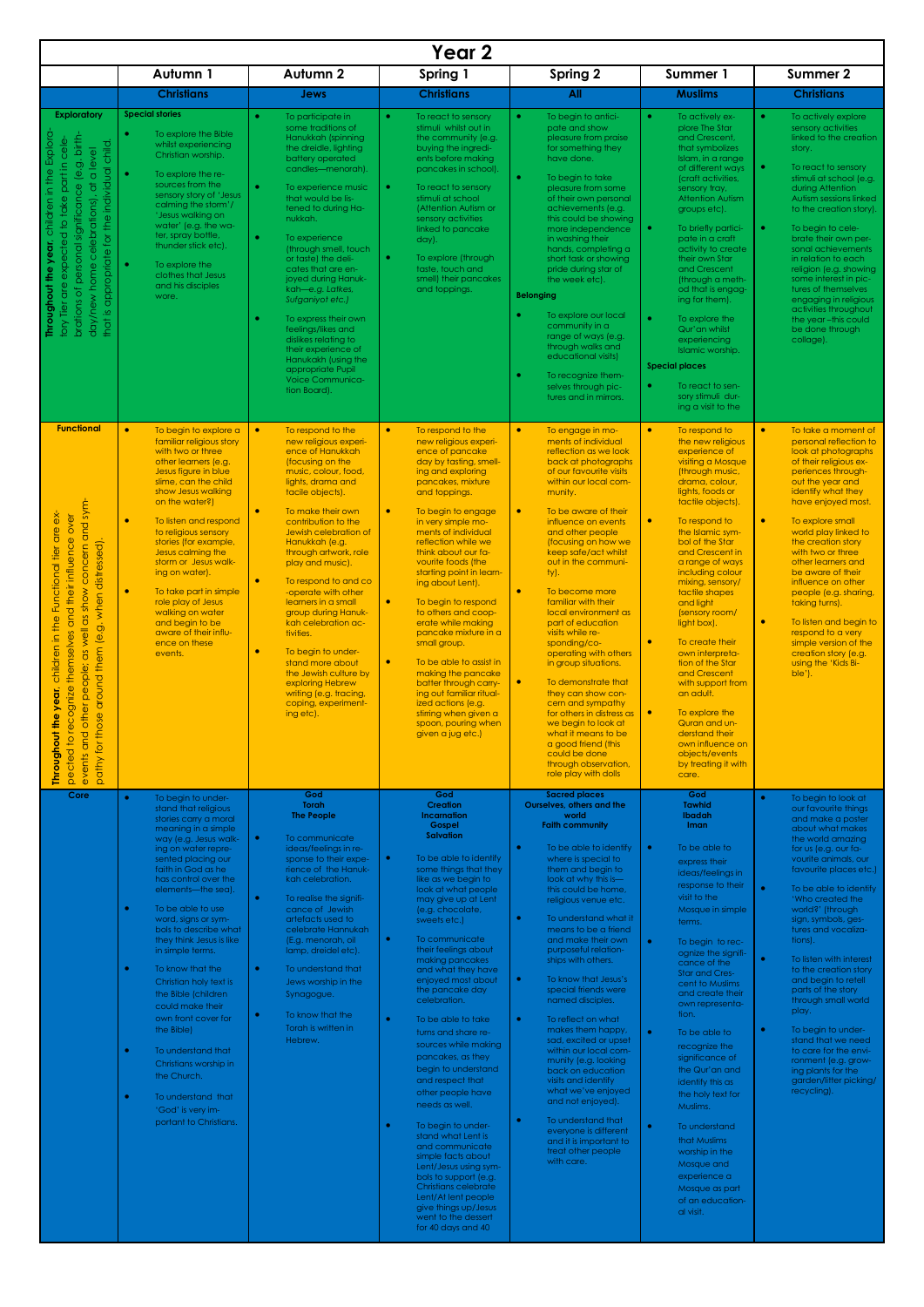|                                                                                                                                                                                                                                                                                                                                                                                                                                                                                                                                                                                                                                                                                                                                                    |                                                                                                                                                                                                                                                                                                                                                                                                                                                                                                                                                                                                                                                                                                                                                                                                                                                                                                                           |                                                                                                                                                                                                                                                                                                                                                                                                                                                                                                                                                                                                                                                                                                                               | Year <sub>3</sub>                                                                                                                                                                                                                                                                                                                                                                                                                                                                                                                                                                                                                                                                                                                                                                                                                                    |                                                                                                                                                                                                                                                                                                                                                                                                                                                                                                                                                                                                                                                                                                                                                     |                                                                                                                                                                                                                                                                                                                                                                                                                                                                                                                                                                                                                                                                                                                                                                                                                                                                                                                                                                                                                          |                                                                                                                                                                                                                                                                                                                                                                                                                                                                                                                                                                                                                                                                                                                                                                                                                                                                                                                                                                                                                                                                                                                                                       |
|----------------------------------------------------------------------------------------------------------------------------------------------------------------------------------------------------------------------------------------------------------------------------------------------------------------------------------------------------------------------------------------------------------------------------------------------------------------------------------------------------------------------------------------------------------------------------------------------------------------------------------------------------------------------------------------------------------------------------------------------------|---------------------------------------------------------------------------------------------------------------------------------------------------------------------------------------------------------------------------------------------------------------------------------------------------------------------------------------------------------------------------------------------------------------------------------------------------------------------------------------------------------------------------------------------------------------------------------------------------------------------------------------------------------------------------------------------------------------------------------------------------------------------------------------------------------------------------------------------------------------------------------------------------------------------------|-------------------------------------------------------------------------------------------------------------------------------------------------------------------------------------------------------------------------------------------------------------------------------------------------------------------------------------------------------------------------------------------------------------------------------------------------------------------------------------------------------------------------------------------------------------------------------------------------------------------------------------------------------------------------------------------------------------------------------|------------------------------------------------------------------------------------------------------------------------------------------------------------------------------------------------------------------------------------------------------------------------------------------------------------------------------------------------------------------------------------------------------------------------------------------------------------------------------------------------------------------------------------------------------------------------------------------------------------------------------------------------------------------------------------------------------------------------------------------------------------------------------------------------------------------------------------------------------|-----------------------------------------------------------------------------------------------------------------------------------------------------------------------------------------------------------------------------------------------------------------------------------------------------------------------------------------------------------------------------------------------------------------------------------------------------------------------------------------------------------------------------------------------------------------------------------------------------------------------------------------------------------------------------------------------------------------------------------------------------|--------------------------------------------------------------------------------------------------------------------------------------------------------------------------------------------------------------------------------------------------------------------------------------------------------------------------------------------------------------------------------------------------------------------------------------------------------------------------------------------------------------------------------------------------------------------------------------------------------------------------------------------------------------------------------------------------------------------------------------------------------------------------------------------------------------------------------------------------------------------------------------------------------------------------------------------------------------------------------------------------------------------------|-------------------------------------------------------------------------------------------------------------------------------------------------------------------------------------------------------------------------------------------------------------------------------------------------------------------------------------------------------------------------------------------------------------------------------------------------------------------------------------------------------------------------------------------------------------------------------------------------------------------------------------------------------------------------------------------------------------------------------------------------------------------------------------------------------------------------------------------------------------------------------------------------------------------------------------------------------------------------------------------------------------------------------------------------------------------------------------------------------------------------------------------------------|
|                                                                                                                                                                                                                                                                                                                                                                                                                                                                                                                                                                                                                                                                                                                                                    | Autumn 1                                                                                                                                                                                                                                                                                                                                                                                                                                                                                                                                                                                                                                                                                                                                                                                                                                                                                                                  | Autumn 2                                                                                                                                                                                                                                                                                                                                                                                                                                                                                                                                                                                                                                                                                                                      | Spring 1                                                                                                                                                                                                                                                                                                                                                                                                                                                                                                                                                                                                                                                                                                                                                                                                                                             | Spring 2                                                                                                                                                                                                                                                                                                                                                                                                                                                                                                                                                                                                                                                                                                                                            | Summer 1                                                                                                                                                                                                                                                                                                                                                                                                                                                                                                                                                                                                                                                                                                                                                                                                                                                                                                                                                                                                                 | <b>Summer 2</b>                                                                                                                                                                                                                                                                                                                                                                                                                                                                                                                                                                                                                                                                                                                                                                                                                                                                                                                                                                                                                                                                                                                                       |
|                                                                                                                                                                                                                                                                                                                                                                                                                                                                                                                                                                                                                                                                                                                                                    | <b>Christians</b><br>God                                                                                                                                                                                                                                                                                                                                                                                                                                                                                                                                                                                                                                                                                                                                                                                                                                                                                                  | <b>Christians</b>                                                                                                                                                                                                                                                                                                                                                                                                                                                                                                                                                                                                                                                                                                             | <b>Jews</b>                                                                                                                                                                                                                                                                                                                                                                                                                                                                                                                                                                                                                                                                                                                                                                                                                                          | <b>Hindus</b><br><b>Introduction to Hinduism</b>                                                                                                                                                                                                                                                                                                                                                                                                                                                                                                                                                                                                                                                                                                    | <b>Muslims</b><br>God                                                                                                                                                                                                                                                                                                                                                                                                                                                                                                                                                                                                                                                                                                                                                                                                                                                                                                                                                                                                    | <b>Christians</b>                                                                                                                                                                                                                                                                                                                                                                                                                                                                                                                                                                                                                                                                                                                                                                                                                                                                                                                                                                                                                                                                                                                                     |
| <b>Exploratory</b><br>n in the Exploratory Tier are<br>ebrations of personal signifi-<br>ome celebrations), at a level<br>the individual child.<br>new home<br>birthday/<br>appropriate for<br>$\overline{\sigma}$<br>ed to take<br>$\mathop{\bullet}\limits^{\bullet}$<br>(e.9.<br>Through<br>cance<br>$\Delta$<br>that                                                                                                                                                                                                                                                                                                                                                                                                                           | To engage with story props<br>from the parable of The<br>Lost Son.<br>٠<br>To visit a Church and react<br>to sensory stimuli.<br>$\bullet$<br>To explore some of the<br>objects used in Christian<br>worship (e.g. cross, Bible<br>etc).                                                                                                                                                                                                                                                                                                                                                                                                                                                                                                                                                                                                                                                                                  | <b>Creation</b><br>٠<br>To actively explore sensory<br>activities linked to the<br>creation story.<br>$\bullet$<br>To briefly engage in play<br>with props/resources linked<br>the creation story (e.g.<br>small world play etc.)<br>$\bullet$<br>To react to sensory stimuli<br>whilst in a community<br>setting (e.g. whilst out on<br>Educational Visits-getting<br>to know our community).                                                                                                                                                                                                                                                                                                                                | God<br>Torah<br>People<br>۰<br>To participate in a Jewish<br>celebration (e.g. Shabbat)<br>in a range of ways (e.g.<br>exploring foods/clothing/<br>smells/music).<br>$\bullet$<br>To visit a Synagogue and<br>react to sensory stimuli.<br>$\bullet$<br>To explore some of the<br>objects used in Jewish<br>worship (e.g. Torah, kip-<br>pah etc).                                                                                                                                                                                                                                                                                                                                                                                                                                                                                                  | $\bullet$<br>To actively explore Aum,<br>that symbolizes Hinduism,<br>in a range of different<br>ways (craft activities,<br>sensory tray, Attention<br>Autism groups etc).<br>To participate in some<br>traditions of the Hindu Holi<br>Festival (e.g. exploring<br>bright coloured powder<br>paint to make their own<br>creation).<br>$\bullet$<br>To experience music from<br>the Holi Festival.<br>$\bullet$<br>To experience (through<br>smell, touch or taste) the<br>delicates that are enjoyed<br>during Holi Festival-e.g.<br>Puran Poli, Thandai, Bhang<br>(herb).<br>$\bullet$<br>To express their own feel-<br>ings/likes and dislikes<br>relating to their experience<br>of the Holi Festival (using<br><b>Blank level 1 communica-</b> | <b>Tawhid</b><br>Ibadah<br>Iman<br>$\bullet$<br>To participate in a Islamic<br>celebration of Eid in a<br>range of ways (e.g. explor-<br>ing foods/clothing/smells/<br>$music$ ).<br>$\bullet$<br>To visit a Mosque and<br>react to sensory stimuli.<br>$\bullet$<br>To explore some of the<br>objects used in Islamic<br>worship (e.g. Qu'ran,<br>prayer mat)                                                                                                                                                                                                                                                                                                                                                                                                                                                                                                                                                                                                                                                           | $\bullet$<br>To react and re-<br>spond to pictures of<br>people they love-<br>parents/carers/<br>family.<br>$\bullet$<br>To briefly engage in<br>a role play wedding<br>with support (e.g.<br>dressing in wedding<br>clothes, listening to<br>wedding music,<br>walking down the<br>aisle etc.) - demon-<br>strating one way in<br>which people show<br>they love each<br>other.<br>$\bullet$<br>To be able to recog-<br>nize and identify a<br>pictures of them-<br>selves from a group.                                                                                                                                                                                                                                                                                                                                                                                                                                                                                                                                                                                                                                                             |
| <b>Functional</b><br>by improv-<br>$\overline{\sigma}$<br>develop<br>or lonely) and<br>two learners) until they<br>and<br>groups<br>community<br>$\overline{Q}$<br>expected<br>excited<br>within small<br>wider<br>are<br>sad,<br>$\frac{1}{\sqrt{1+\frac{1}{2}}}$<br>lier<br>$\overline{\overline{6}}$<br>$\hbox{ }^{\sigma}$<br>(happy,<br>activities (starting<br>Functional<br>respond/cooperate<br>part<br>others.<br>$\mathbf S$<br>emotions<br>and<br>the<br>with<br>idual<br>⊇.<br>their<br>dron6<br>relationships<br>children<br>$\overline{\sigma}$<br>able to<br>≘.<br>understanding<br>part<br>year,<br>8p<br>and<br>purposeful<br>self<br>gradually taking proceed<br>the<br><b>Throughout</b><br>sense<br>ing their<br>make<br>their | $\bullet$<br>To respond to the religious<br>experience of visiting a<br>Church in a variety of<br>ways (e.g. showing interest<br>in music, tactile objects,<br>colours, lights etc).<br>$\bullet$<br>To begin to carry out<br>ritualised actions within a<br>religious setting (e.g.<br>putting our hands together<br>when we pray).<br>$\bullet$<br>To listen to and begin to<br>respond to a religious<br>parable (e.g. The Lost<br>Son).<br>◆<br>To be able to answer very<br>simple questions and<br>communicate their ideas<br>and feelings using pic-<br>tures/symbols, after visiting<br>the Church (e.g. look back<br>on pictures from your<br>education visit and reflect<br>on what you experi-<br>enced.)<br>$\bullet$<br>To begin to realise the<br>significance of religious<br>artefacts, symbols and<br>places (e.g. during visit to<br>the Church) - identify<br>significant objects from a<br>group etc. | $\bullet$<br>To begin to be aware of<br>their own influence on<br>events and other people<br>in relation to how we look<br>after each other and the<br>world (e.g. understanding<br>that our actions and<br>behavior can upset others<br>or throwing rubbish on the<br>floor is bad for the environ-<br>ment).<br>$\bullet$<br>To be able to order sym-<br>bols and/or pictures of<br>key events to retell the<br><b>Creation Story.</b><br>$\bullet$<br>To be able to answer<br>questions and communi-<br>cate their opinions/<br>responses about the Crea-<br>tion story.<br>$\bullet$<br>To treat living things and<br>their environment with<br>care and concern (this<br>could be how they han-<br>dles plants/animals). | $\bullet$<br>To respond to the new<br>religious experience of<br>visiting a Synagogue in a<br>variety of ways (e.g. show-<br>ing interest in music, tactile<br>objects, colours, lights etc).<br>$\bullet$<br>To find out aspects about<br>the Jewish community<br>through drama / music/<br>artwork as we look at<br>Shabbat-the Jewish day<br>of rest.<br>$\bullet$<br>To be able to answer very<br>simple questions and<br>communicate their ideas<br>and feelings using pic-<br>tures/symbols, after visiting<br>the Synagogue (e.g. look<br>back at pictures from your<br>education visit and reflect<br>on what you experi-<br>enced.)<br>$\bullet$<br>To begin to realise the<br>significance of religious<br>artefacts, symbols and<br>places (e.g. during visit to<br>the Synagogue) - identify<br>significant objects from a<br>group etc. | $\bullet$<br>To respond to the new<br>religious experience of the<br>Holi festival (focusing on<br>the music, colour, food,<br>lights, drama and tacile<br>objects).<br>$\bullet$<br>To make their own contri-<br>bution to the Hindu cele-<br>bration of Holi (e.g.<br>through artwork, role play<br>and music).<br>$\bullet$<br>To find out more about the<br>Hindu religion by listening<br>to the story behind Holi<br>festival and answering<br>simple questions linked to<br>the story.<br>$\bullet$<br>To communicate ideas<br>and feelings in response to<br>their experience of Holi<br>festival.<br>$\bullet$<br>To begin to recognize that<br>the Aum is an important<br>symbol to Hindus and<br>create their own represen-<br>tation.   | $\bullet$<br>To respond to the religious<br>experience of visiting a<br>Mosque in a variety of<br>ways (e.g. showing interest<br>in music, tactile objects,<br>colours, lights etc).<br>$\bullet$<br>To begin to carry out<br>ritualised actions within a<br>religious setting (e.g.<br>taking part in Wudu before<br>prayer begins).<br>$\bullet$<br>To make their own contri-<br>bution to the Islamic cele-<br>bration of Eid and Rama-<br>dan (e.g. through artwork,<br>role play, music etc).<br>$\bullet$<br>To be able to answer very<br>simple questions and<br>communicate their ideas<br>and feelings using pic-<br>tures/symbols, after visiting<br>the Mosque (e.g. look<br>back on pictures from your<br>education visit and reflect<br>on what you experi-<br>enced.)<br>$\bullet$<br>To begin to realise the<br>significance of religious<br>artefacts, symbols and<br>places (e.g. during visit to<br>the Mosque) - identify<br>significant objects from a<br>aroup etc                                  | $\bullet$<br>To briefly engage in<br>moments of individu-<br>al reflection (e.g.<br>thinking and identify-<br>ing who is special to<br>them).<br>$\bullet$<br>To show concern<br>and sympathy for<br>others who may be<br>in distressed and<br>begin to understand<br>and respect that<br>other people have<br>their own needs (e.g.<br>offering comfort<br>through gestures,<br>facial expressions)<br>$\bullet$<br>To be able to confi-<br>dently recognize<br>pictures of familiar<br>people (e.g. peers,<br>family, staff) - start-<br>ing point to recog-<br>nize each person's<br>uniqueness.<br>$\bullet$<br>To be able to com-<br>municate their feel-<br>ings about what is<br>special to them (e.g.<br>through role play).                                                                                                                                                                                                                                                                                                                                                                                                                  |
| Core                                                                                                                                                                                                                                                                                                                                                                                                                                                                                                                                                                                                                                                                                                                                               | <b>What do Christians believe God is</b><br>like? [God]                                                                                                                                                                                                                                                                                                                                                                                                                                                                                                                                                                                                                                                                                                                                                                                                                                                                   | Who do Christians say made the<br>world? [Creation]                                                                                                                                                                                                                                                                                                                                                                                                                                                                                                                                                                                                                                                                           | Who is Jewish and how do they live?<br>[God/Torah/ People]                                                                                                                                                                                                                                                                                                                                                                                                                                                                                                                                                                                                                                                                                                                                                                                           | $\bullet$<br>To begin to understand<br>the meaning behind the                                                                                                                                                                                                                                                                                                                                                                                                                                                                                                                                                                                                                                                                                       | Who is a Muslim and how do they<br>live? [God/Tawhid/ibadah/iman]                                                                                                                                                                                                                                                                                                                                                                                                                                                                                                                                                                                                                                                                                                                                                                                                                                                                                                                                                        | What does it mean to belong<br>to a faith community?                                                                                                                                                                                                                                                                                                                                                                                                                                                                                                                                                                                                                                                                                                                                                                                                                                                                                                                                                                                                                                                                                                  |
|                                                                                                                                                                                                                                                                                                                                                                                                                                                                                                                                                                                                                                                                                                                                                    | To know what a parable<br>is—what is your favourite<br>parable?<br>To listen to and retell the<br>story of the Lost Son from<br>the Bible-what does this<br>mean to Christians?<br>(recognising God as a<br>forgiving Father)<br>What makes some places sacred to<br>believers?<br>To visit a Church and be<br>able to identify Christian<br>spiritual leaders and some<br>of the key characteristics.<br>To identify at least 3 ob-<br>jects used in the Christian<br>religion to worship (e.g.<br>cross, Bible etc.) - what are<br>they, how are they used<br>and what do they mean?<br>To know how Christians<br>worship at the Church and<br>who do they worship to.<br>To understand Christian<br>beliefs about worship.                                                                                                                                                                                             | To listen to and retell key<br>elements of the Christian<br>creation story-verbally<br>written and using symbols<br>(Genesis 1:1-2:3)<br>To recognise that<br>'Creation' is the beginning<br>of the 'big story' of the<br>Bible.- what does this tell<br>us about God?<br>How should we care for others and<br>the world, and why does it matter?<br>To be able to give a clear<br>and simple account of<br>what Genesis 1 tells Chris-<br>tians and Jews about the<br>natural world.—why do<br>Christians and Jews look<br>after the natural world.<br>$\bullet$<br>To give examples on how<br>Christians and Jews can<br>show care for the natural<br>earth.                                                                | To retell simple stories used<br>in Jewish celebrations (e.g.<br>Hanukkah/Shabbat) and<br>recognise how this reminds<br>Jews of what God is like.<br>l e<br>To give examples of how<br>Jewish people celebrate<br>special times (e.g. Shab-<br>bat, Sukkot, Hanukkah).<br>What makes some places sacred to<br>believers?<br>$\bullet$<br>To visit a Synagogue and<br>be able to identify Jewish<br>spiritual leaders and some<br>of the key characteristics.<br>To identify at least 3 ob-<br>jects used in Jewish wor-<br>ship (e.g. Torah, kippah<br>etc.) - what are they, how<br>are they used and what<br>do they mean?<br>To know how Jews worship<br>in the Synagogue and<br>To understand Jewish<br>beliefs about worship.                                                                                                                   | Holi festival and why this is<br>an important celebration<br>to Hindus.<br>$\bullet$<br>To be able to retell the<br>story behind Holi festival<br>and give examples of how<br>Holi is celebrated-(paint is<br>thrown, bonfires are lit).<br>$\bullet$<br>To begin to be able to<br>understand the meaning<br>behind some of the tradi-<br>tions of Holi festival (e.g.<br>bonfires are lit to burn<br>away evil spirits. What do<br>the different coloured<br>powders that are thrown<br>represent?)<br>$\bullet$<br>To be able to identify that<br>during Holi Festival we<br>celebrate the Hindu God<br>Knishna.                                                                                                                                  | $\bullet$<br>To understand what<br>Musllims believe about<br>Muhammad from stories<br>about the Prophet.<br>$\bullet$<br>To give examples of how<br>Muslims use stories about<br>the Prophet to guide their<br>beliefs and actions (e.g.<br>fasting during Ramadan to<br>mark when Allah gave the<br>first chapters of the Qu'ran<br>to Phophet Muhammed,<br>followed by Eid al-Fitr to<br>break to fast).<br>$\bullet$<br>To give examples of how<br>Muslims put their beliefs<br>about prayer into action.<br>What makes some places sacred to<br>believers?<br>$\bullet$<br>To visit a Mosque and be<br>able to identify Muslim<br>spiritual leaders and some<br>of the key characteristics.<br>To identify at least 3 ob-<br>jects used in Islamic wor-<br>ships (e.g. Quran, prayer<br>mat) - what are they, how<br>are they used and what<br>do they mean?<br>$\bullet$<br>To know how Muslims<br>worship in the Mosque and<br>who they worship to.<br>$\bullet$<br>To understand Muslim<br>beliefs about worship. | To recognise that<br>loving others is im-<br>portant in lots of<br>communities.-- Who<br>do we love in our<br>community? Why do<br>we love them?<br>To be able to give a<br>simple explanation o<br>what Jesus taught<br>Christians about<br>loving each other.<br>To use ICT technolo-<br>gy to research an-<br>other religious leade<br>who taught about<br>loving other people.<br>-What did they<br>teach?<br>$\bullet$<br>To explore some of<br>the similarities and<br>differences between<br>marriages in two<br>different cultures.-<br>How do they show<br>other? (e.g. Christi-<br>anity and Islam).<br>How should we care for others<br>and the world, and why does it<br>matter?<br>$\bullet$<br>To be able to listen to<br>a religious story that<br>highlights each<br>person's value and<br>uniqueness (e.g. The<br>Lost Sheep or The<br>Lost Coin) and to be<br>able to give an<br>example of the<br>moral behind the<br>story-God loves all<br>people etc.<br>$\bullet$<br>To show what they<br>have learnt from<br>these religious stories<br>and communicate<br>ways that we can<br>care for and be kind<br>to others (e.g. giving |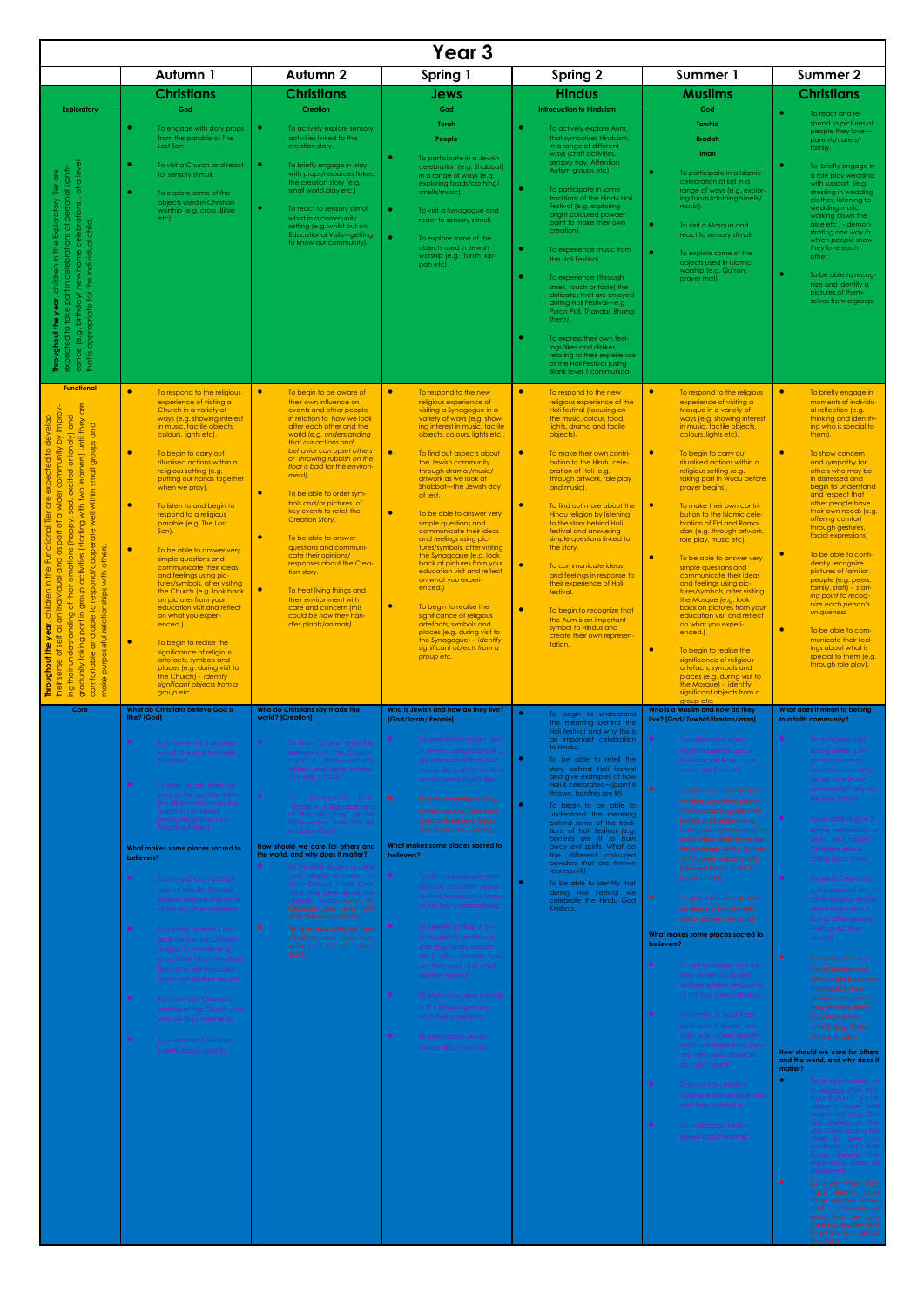| Year 4                                                                                                                                                                                                                                                                                                                                                                                                                              |                                                                                                                                                                                                                                                                                                                                                                                                                                                                                                                                                                                                                                                                                                                                           |                                                                                                                                                                                                                                                                                                                                                                                                                                                                                                                                                                                                                                                                                                                                                                                                                                                                                                                                                                                                                                                                |                                                                                                                                                                                                                                                                                                                                                                                                                                                                                                                                                                                                                                                                                                                                                                                                                                                                                                                                                                                                                                                                                                                       |                                                                                                                                                                                                                                                                                                                                                                                                                                                                                                                                                                                            |                                                                                                                                                                                                                                                                                                                                                                                                                                                                                                                                                                                                                                                                                                                                                                                                                                          |                                                                                                                                                                                                                                                                                                                                                                                                                                                                                                                                                                                                                                                                                                                                                                  |  |
|-------------------------------------------------------------------------------------------------------------------------------------------------------------------------------------------------------------------------------------------------------------------------------------------------------------------------------------------------------------------------------------------------------------------------------------|-------------------------------------------------------------------------------------------------------------------------------------------------------------------------------------------------------------------------------------------------------------------------------------------------------------------------------------------------------------------------------------------------------------------------------------------------------------------------------------------------------------------------------------------------------------------------------------------------------------------------------------------------------------------------------------------------------------------------------------------|----------------------------------------------------------------------------------------------------------------------------------------------------------------------------------------------------------------------------------------------------------------------------------------------------------------------------------------------------------------------------------------------------------------------------------------------------------------------------------------------------------------------------------------------------------------------------------------------------------------------------------------------------------------------------------------------------------------------------------------------------------------------------------------------------------------------------------------------------------------------------------------------------------------------------------------------------------------------------------------------------------------------------------------------------------------|-----------------------------------------------------------------------------------------------------------------------------------------------------------------------------------------------------------------------------------------------------------------------------------------------------------------------------------------------------------------------------------------------------------------------------------------------------------------------------------------------------------------------------------------------------------------------------------------------------------------------------------------------------------------------------------------------------------------------------------------------------------------------------------------------------------------------------------------------------------------------------------------------------------------------------------------------------------------------------------------------------------------------------------------------------------------------------------------------------------------------|--------------------------------------------------------------------------------------------------------------------------------------------------------------------------------------------------------------------------------------------------------------------------------------------------------------------------------------------------------------------------------------------------------------------------------------------------------------------------------------------------------------------------------------------------------------------------------------------|------------------------------------------------------------------------------------------------------------------------------------------------------------------------------------------------------------------------------------------------------------------------------------------------------------------------------------------------------------------------------------------------------------------------------------------------------------------------------------------------------------------------------------------------------------------------------------------------------------------------------------------------------------------------------------------------------------------------------------------------------------------------------------------------------------------------------------------|------------------------------------------------------------------------------------------------------------------------------------------------------------------------------------------------------------------------------------------------------------------------------------------------------------------------------------------------------------------------------------------------------------------------------------------------------------------------------------------------------------------------------------------------------------------------------------------------------------------------------------------------------------------------------------------------------------------------------------------------------------------|--|
|                                                                                                                                                                                                                                                                                                                                                                                                                                     | Autumn 1                                                                                                                                                                                                                                                                                                                                                                                                                                                                                                                                                                                                                                                                                                                                  | Autumn 2                                                                                                                                                                                                                                                                                                                                                                                                                                                                                                                                                                                                                                                                                                                                                                                                                                                                                                                                                                                                                                                       | Spring 1                                                                                                                                                                                                                                                                                                                                                                                                                                                                                                                                                                                                                                                                                                                                                                                                                                                                                                                                                                                                                                                                                                              | <b>Spring 2</b>                                                                                                                                                                                                                                                                                                                                                                                                                                                                                                                                                                            | Summer 1                                                                                                                                                                                                                                                                                                                                                                                                                                                                                                                                                                                                                                                                                                                                                                                                                                 | <b>Summer 2</b>                                                                                                                                                                                                                                                                                                                                                                                                                                                                                                                                                                                                                                                                                                                                                  |  |
|                                                                                                                                                                                                                                                                                                                                                                                                                                     | Jews                                                                                                                                                                                                                                                                                                                                                                                                                                                                                                                                                                                                                                                                                                                                      | <b>Christians</b>                                                                                                                                                                                                                                                                                                                                                                                                                                                                                                                                                                                                                                                                                                                                                                                                                                                                                                                                                                                                                                              | <b>Muslims</b>                                                                                                                                                                                                                                                                                                                                                                                                                                                                                                                                                                                                                                                                                                                                                                                                                                                                                                                                                                                                                                                                                                        | <b>Christians</b>                                                                                                                                                                                                                                                                                                                                                                                                                                                                                                                                                                          | <b>Hindus</b>                                                                                                                                                                                                                                                                                                                                                                                                                                                                                                                                                                                                                                                                                                                                                                                                                            | <b>Christians</b>                                                                                                                                                                                                                                                                                                                                                                                                                                                                                                                                                                                                                                                                                                                                                |  |
| <b>Exploratory</b><br>expected<br>personal significance (e.g. birth-<br>at a level that is appropriate for<br>alp<br>Exploratory Tier<br>personal<br>in the<br>day/new home celebrations),<br>$\overline{\circ}$<br>children<br>rations<br>celebr<br>Throughout the year,<br>child.<br>part in<br>individual<br>take<br>the<br>$\mathbf{Q}$<br><b>Functional</b>                                                                    | God<br>Torah<br><b>The People</b><br><b>Faith community</b><br>۰<br>To participate in some<br>traditions of Rosh Hasha-<br>nah (e.g. blowing the<br>Shofar, lighting candles-<br>use battery candles).<br>$\bullet$<br>To experience music that<br>would be listened to dur-<br>ing Rosh Hashanah.<br>۰<br>To experience (through<br>smell, touch or taste) the<br>delicates that are enjoyed<br>during Rosh Hashanah-<br>e.g. Apples and honey,<br>Challah, honey cake)<br>۰<br>To express their own feel-<br>ings/likes and dislikes<br>relating to their experience<br>of Rosh Hashanah (using<br>the appropriate Pupil<br><b>Voice Communication</b><br>$\bullet$<br>To respond to the new<br>religious experience of the             | <b>Incarnation</b><br>Gospel<br>$\bullet$<br>To actively participate in<br>our Christmas celebration<br>assembly as part of the<br>Ladywood School commu-<br>nity.<br>$\bullet$<br>To explore a nativity scene<br>for an extended period.<br>$\bullet$<br>To respond during sensory<br>activities relating to Christ-<br>mas e.g. crafts, tuff tray<br>activities, Attention Autism<br>groups.<br>$\bullet$<br>To express own likes and<br>dislikes relating to the<br>celebration of Christmas<br>(using the appropriate)<br>Pupil Voice communica-<br>tion board).<br>$\bullet$<br>To respond to familiar<br>Christmas music through<br>eye gaze, gesture, move-<br>ment etc.<br>$\bullet$<br>To communicate simple<br>facts about Jesus, the                                                                                                                                                                                                                                                                                                                | God<br><b>Tawhid</b><br>Ibadah<br>Iman<br>Faith community<br>To explore what clothes<br>might be worn at a Muslim<br>wedding.<br>To make and explore<br>(through smell, touch or<br>taste) some delicates and<br>spices that may be present<br>at a Muslim wedding.<br>To explore resources and<br>props used during our<br>Muslim wedding role play,<br>for extended periods of<br>time.<br>To experience music that<br>would be played at a<br>Muslim wedding.<br>$\bullet$<br>To learn more about the<br><b>Islamic culture by taking</b>                                                                                                                                                                                                                                                                                                                                                                                                                                                                                                                                                                          | <b>Salvation</b><br>To participate in our Easter<br>celebration assembly as<br>part of the Ladywood<br>School community.<br>To explore a range of<br>religious objects linked to<br>the story of Easter (e.g. the<br>cross, the bible).<br>To go shopping for and<br>explore different foods<br>that are linked to Easter<br>(e.g. hot cross buns, Easter<br>Eggs).<br>To respond during sensory<br>activities relating to Easter<br>(e.g. making cards, crafts,<br>tuff tray activities, Atten-<br>tion Autism groups).<br>$\bullet$<br>To show concern and<br>sympathy for Jesus as they | <b>Introduction to Hinduism</b><br>To visit a Hindu temple and<br>react to sensory stimuli.<br>To begin to express own<br>feelinas in relation to Hindu<br>experiences (Pupil voice).<br>$\bullet$<br>To be able to wear and<br>explore clothes from the<br>Hindu culture that may be<br>worn for worship<br>To explore a range of<br>religious objects linking to<br>Hinduism.<br>$\bullet$<br>To respond to the new<br>religious experience of                                                                                                                                                                                                                                                                                                                                                                                         | Understanding ourselves and<br>the world around them<br>$\bullet$<br>To listen and briefly<br>engage with sensory<br>props linked to the<br>story of 'The Good<br>Samaritan.'<br>۰<br>To recognize them-<br>selves and begin to<br>recognize 1 or 2<br>familiar peers/staff/<br>family members<br>(through pictures,<br>videos, in the mirror<br>$etc$ ).<br>$\bullet$<br>To respond to praise<br>for what they have<br>done and celebrate<br>personal achieve-<br>ments (e.g. For<br>completing a short<br>task - this is the be-<br>ginning of learning<br>about right and<br>wrong.)<br>$\bullet$<br>To be able to evalu-<br>ate their own work                                                                                                               |  |
| mfortable and<br>make pur<br>part in group<br>motions<br>ঁত<br>and<br>are<br>高<br>ှစ္စ ဂွိ<br>lnoib<br>are<br>until they<br>gradually<br>small<br>within<br>and<br>learners)<br>$\frac{1}{2}$<br>lonely)<br>to respond/cooperate<br>$\ddot{\tau}$<br>activities (starting with two<br>$\overleftarrow{\mathrm{o}}$<br>excited<br>lationships<br>year<br>oughout the<br>sad,<br>্ক<br>(happy,<br>Ē<br>$\overline{9}$<br>able<br>oset | <b>Rosh Hashanah (focusing</b><br>on the music, colour, food,<br>lights, drama and tacile<br>objects).<br>$\bullet$<br>To make their own contri-<br>bution to the Jewish cele-<br>bration of Rosh Hashanah<br>(e.g. through artwork, role<br>play and music).<br>$\bullet$<br>To communicate ideas<br>and feelings in response to<br>their experience of Rosh<br>Hashanah festival.                                                                                                                                                                                                                                                                                                                                                       | Nativity story and the<br>Christian celebration of<br>Christmas (e.g. this could<br>be done on the comput-<br>er/on a poster/in groups or<br>individually).<br>$\bullet$<br>To increasingly be able to<br>communicate feelings,<br>ideas and responses about<br>the celebration of Christ-<br>mas.<br>$\bullet$<br>To be able to retell and<br>answer simple questions<br>about the Christmas Nativi-<br>ty story in a way that is<br>appropriate for the child<br>(e.g. through drama,<br>ordering pictures etc.)<br>$\bullet$<br>To reflect on what makes<br>us happy, sad, excited<br>and lonely as we begin to<br>look at the idea of chari-<br>ty-(how can we made<br>other people happy that<br>don't have the things we<br>have? May wrap presents<br>for less fortunate children<br>at Christmas time)                                                                                                                                                                                                                                                 | part in a role play Islamic<br>wedding ceremony-<br>begin to look at the con-<br>cept of arranged marriag-<br>es.<br>$\bullet$<br>To communicate their<br>feelings about what and<br>who is special to them and<br>we begin to look at what it<br>means to 'love' each<br>other.<br>$\bullet$<br>To begin to realise the<br>significance of some<br><b>Islamic religious artefacts</b><br>(e.g. the Qu'ran) and listen<br>to an Islamic prayer.<br>$\bullet$<br>To identify that Muslims<br>may make the pilgrimage<br>to Mecca during their<br>lifetimes.<br>$\bullet$<br>To understand that we<br>should all treat each other<br>with care and concern<br>and that the Qu'ran<br>teaches Muslims to love<br>each other.                                                                                                                                                                                                                                                                                                                                                                                             | begin to understand the<br>story of Easter (through<br>gestures, words, facial<br>expressions, symbols etc.)<br>$\bullet$<br>To increasingly be able to<br>communicate feelings,<br>ideas and responses about<br>the celebration of Easter.<br>$\bullet$<br>To communicate simple<br>facts about Jesus and the<br>Christian celebration of<br>Easter.<br>$\bullet$<br>To be able to retell the<br>Easter story in a way that is<br>appropriate for the child<br>(e.g. through drama,<br>ordering pictures etc.)                                                                            | visiting a Hindu temple in a<br>variety of ways (e.g. show-<br>ing interest in music, tactile<br>objects, colours, lights etc).<br>$\bullet$<br>To begin to carry out<br>ritualised actions within a<br>religious setting (e.g.<br>understanding that it is<br>important to remove shoes<br>and wash your hands<br>when entering the tem-<br>ple).<br>$\bullet$<br>To be able to answer very<br>simple questions and<br>communicate their ideas<br>and feelings using pic-<br>tures/symbols, after visiting<br>the temple (e.g. look<br>back on pictures from your<br>education visit and reflect<br>on what you experi-<br>enced.)<br>$\bullet$<br>To begin to realise the<br>significance of religious<br>artefacts, symbols and<br>places (e.g. during visit to<br>the temple) - identify<br>significant objects from a<br>group etc. | and behavior in<br>simple ways and to<br>identify some actions<br>as right or wrong<br>(starting to introduce<br>this idea on the basis<br>of consequences.)<br>$\bullet$<br>To be able to retell<br>the story of The<br>Good Samaritan in a<br>simple way (E.g.<br>through role play,<br>ordering pictures<br>$etc$ ).<br>$\bullet$<br>To begin to under-<br>stand that religious<br>stories can carry<br>moral as well as<br>religious meaning<br>(e.g. What is the story<br>of the Good Samari-<br>tan trying to tell us<br>about how people<br>should be treated?)<br>$\bullet$<br>To understand/be<br>accepting and<br>respectful of the<br>needs and feelings<br>of others as well as<br>themselves (e.g. to<br>identify someone in<br>class who is a kind |  |
| Core                                                                                                                                                                                                                                                                                                                                                                                                                                | Who is Jewish and how do they live?<br>[God/Torah/ People]                                                                                                                                                                                                                                                                                                                                                                                                                                                                                                                                                                                                                                                                                | Why does Christmas matter to Chris-<br>tians? [Incarnation]                                                                                                                                                                                                                                                                                                                                                                                                                                                                                                                                                                                                                                                                                                                                                                                                                                                                                                                                                                                                    | Who is a Muslim and how do they<br>live? [God/Tawhid/ibadah/iman]                                                                                                                                                                                                                                                                                                                                                                                                                                                                                                                                                                                                                                                                                                                                                                                                                                                                                                                                                                                                                                                     | Why does Easter matter to Chris-<br>tians? [Salvation]                                                                                                                                                                                                                                                                                                                                                                                                                                                                                                                                     | $\bullet$<br>To visit a Hindu Temple-                                                                                                                                                                                                                                                                                                                                                                                                                                                                                                                                                                                                                                                                                                                                                                                                    | How should we care for others<br>and the world, and why does it                                                                                                                                                                                                                                                                                                                                                                                                                                                                                                                                                                                                                                                                                                  |  |
|                                                                                                                                                                                                                                                                                                                                                                                                                                     | To listen to and recognise<br>a Jewish prayer (Shema)<br>$\bullet$<br>To make links between<br>Jewish ideas of God found<br>in stories and how Jews<br>live.<br>$\bullet$<br>To be aware that Jews<br>remember God in different<br>ways (e.g. mezuzah, on<br>Shabbat).<br>$\bullet$<br>To understand how and<br>why Rosh Hashanah is<br>celebrated by Jews.<br>What does it mean to belong to a<br>faith community?<br>To recognize some symbols<br>of belonging within the<br>Jewish community (e.g., 1<br>$\bullet$<br>To identify at least two<br>traditions in the Jewish<br>culture that they use to<br>express their love (e.g. Brit<br>Bat - welcome ceremo-<br>ny-or the promises made<br>at Jewish ketubah-<br>wedding contact). | To know that stories of<br>Jesus' life come from the<br>Gospels<br>To be able retell the story<br>of Jesus's birth.<br>To be able to give a simple<br>$\bullet$<br>explanation of why Jesus is<br>important to Christian's.<br>$\bullet$<br>To give examples of how<br>Christians use the Nativity<br>story to guide their actions<br>at Christmas.<br>What is the 'good news' Christians<br>believe Jesus brings? [Gospel]<br>$\bullet$<br>To listen to stories from the<br><b>Bible and recognize a lini</b><br>between 'Gospel' and<br>'good news' (e.g. Mat-<br>thew the tax collector)<br>simple account of what<br>these stories mean to<br>Christians.<br>$\bullet$<br>To learn about some of the<br>instructions that Jesus gives<br>to people about how to<br>behave.<br>$\bullet$<br>To be able to give ways<br><b>Christians follow teachings</b><br>about forgiveness, peace<br>and bringing good news<br>to the friendless.<br>$\bullet$<br>To give examples of how<br>Christians put beliefs into<br>practice (e.g. charity and<br>confiession). | To listen to and recognise<br>the meaning behind the<br>words of Shahadah and<br>understand that this is very<br>important to Muslims.<br>To be able to identify and<br>simply explain some of the<br>key beliefs of Muslims (e.g<br>Shahadah and 99 names<br>of Allah)<br>To begin to understand<br>why Muslims may make<br>the pilgrimage to Mecca<br>during their lifetimes.<br>$\bullet$<br>To give examples of how<br>Muslims use the shahadah<br>to show what matters to<br>them.<br>What does it mean to belong to a<br>faith community?<br>To understand what Mus<br>lims are tauaht about<br>loving each other (e.g.<br>'None of you is a good<br>Muslim until you love for<br>your brother and sister<br>what you love for yourself'.<br>To understand the im-<br>portance of marriage in<br>Islam and that some mar-<br>riages are arranged by<br>families.<br>To recognize some symbols<br>of belonging within Islam<br>(e.g. calligraphy, picture<br>of the Ka'aba, a prayer<br>cap-taqiyah).<br>To begin to understand<br>the meaning behind some<br>of the actions involved in<br>the Muslim welcoming | $\bullet$<br>To show a basic under-<br>standing of 'incarnation'<br>and 'salvation' and recog<br>nize these within the Easter<br>story.<br>To listen and retell stories of<br><b>Holy Week and Easter from</b><br>the Bible.<br>To identify elements from<br>these stories where Jesus is<br>rescuing people<br>(Salvation).<br>$\bullet$<br>To understand how Chris-<br>tians celebrate Jesus's<br>death and resurrection at<br>Church during Easter.                                                                                                                                     | mandir - and be able to<br>document some of the key<br>features (children could<br>take their own photos to<br>document what they have<br>seen).<br>To be able to identify and<br>label key features of the<br>Mandir.<br>$\bullet$<br>To join in with Hindu wor-<br>ship and begin to under-<br>stand why things are done<br>in a certain way (e.g. why<br>do we wash our hands<br>before prayer?)                                                                                                                                                                                                                                                                                                                                                                                                                                      | matter?<br>To listen to the story<br>of 'The Good Samari<br>tan'.<br>To give examples of<br>each child in classes<br>uniqueness or special<br>skills.<br>To explore ideas of<br>good and bad/right<br>and wrong.<br>$\bullet$<br>To show an under-<br>stand of how we can<br>help other people by<br>voting for a charity<br>that you would like to<br>donate money to<br>and organising a<br>small fund raising<br>event in school (e.g.<br>bake sale etc.)                                                                                                                                                                                                                                                                                                     |  |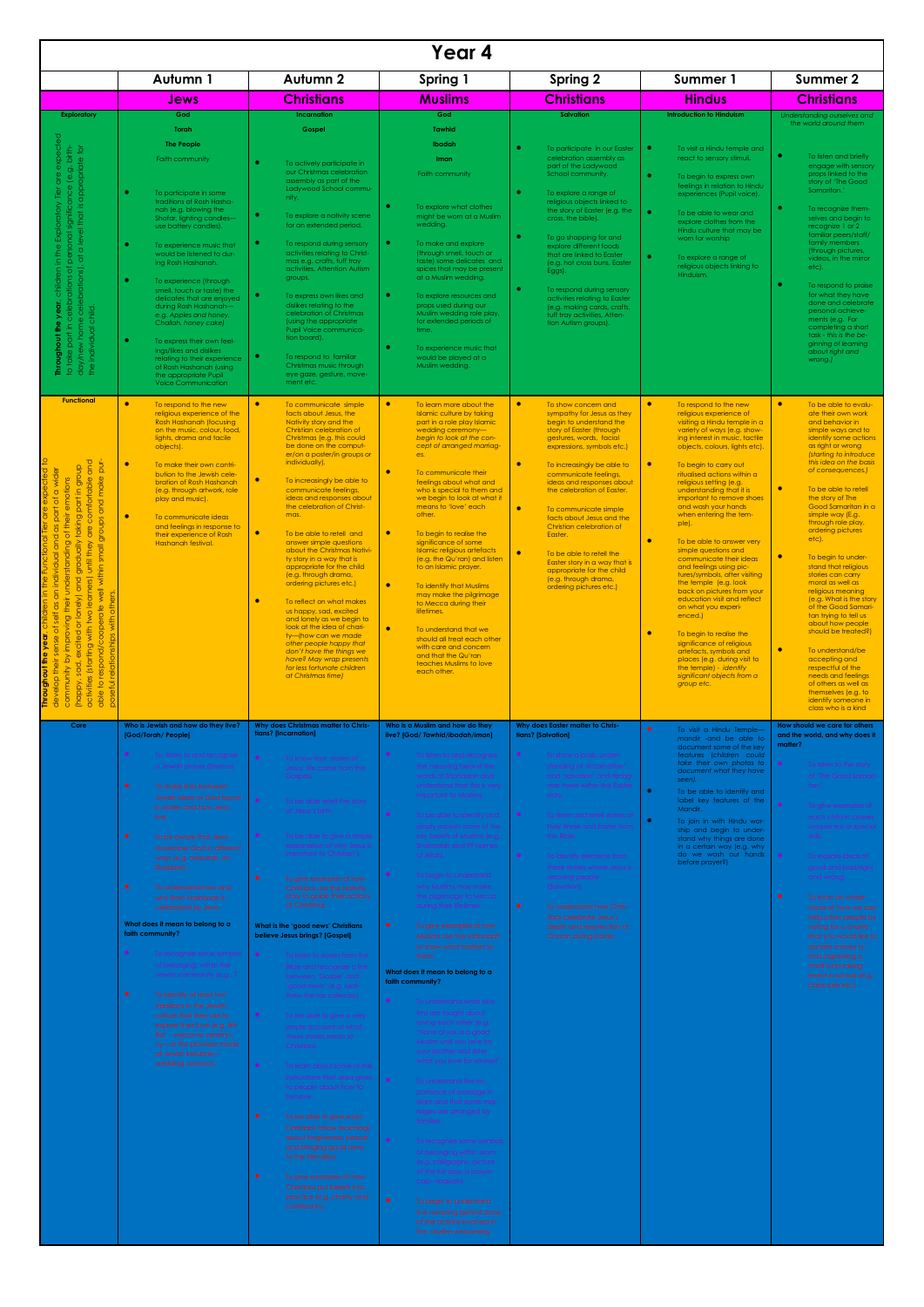|                                                                                                                                                                                                                                                                                                                                                                                                                                                                                                                                                              | Year 5                                                                                                                                                                                                                                                                                                                                                                                                                                                                                                                                                                                                                                                  |                                                                                                                                                                                                                                                                                                                                                                                                                                                                                                                                                                                                                                                                                                                                 |                                                                                                                                                                                                                                                                                                                                                                                                                                                                                                                                                                                                                                                                                                                                                                                                                                                                                                                                                                                                                                                                                                                                            |                                                                                                                                                                                                                                                                                                                                                                                                                                                                                                                                                                                                                                                                                                                                                                                                          |                                                                                                                                                                                                                                                                                                                                                                                                                                                                                                                                                                                                                                                                                                                                                                                                                                                                                                                    |                                                                                                                                                                                                                                                                                                                                                                                                                                                                                                                                                                                                                                                                                                                                                                                                                                                      |  |
|--------------------------------------------------------------------------------------------------------------------------------------------------------------------------------------------------------------------------------------------------------------------------------------------------------------------------------------------------------------------------------------------------------------------------------------------------------------------------------------------------------------------------------------------------------------|---------------------------------------------------------------------------------------------------------------------------------------------------------------------------------------------------------------------------------------------------------------------------------------------------------------------------------------------------------------------------------------------------------------------------------------------------------------------------------------------------------------------------------------------------------------------------------------------------------------------------------------------------------|---------------------------------------------------------------------------------------------------------------------------------------------------------------------------------------------------------------------------------------------------------------------------------------------------------------------------------------------------------------------------------------------------------------------------------------------------------------------------------------------------------------------------------------------------------------------------------------------------------------------------------------------------------------------------------------------------------------------------------|--------------------------------------------------------------------------------------------------------------------------------------------------------------------------------------------------------------------------------------------------------------------------------------------------------------------------------------------------------------------------------------------------------------------------------------------------------------------------------------------------------------------------------------------------------------------------------------------------------------------------------------------------------------------------------------------------------------------------------------------------------------------------------------------------------------------------------------------------------------------------------------------------------------------------------------------------------------------------------------------------------------------------------------------------------------------------------------------------------------------------------------------|----------------------------------------------------------------------------------------------------------------------------------------------------------------------------------------------------------------------------------------------------------------------------------------------------------------------------------------------------------------------------------------------------------------------------------------------------------------------------------------------------------------------------------------------------------------------------------------------------------------------------------------------------------------------------------------------------------------------------------------------------------------------------------------------------------|--------------------------------------------------------------------------------------------------------------------------------------------------------------------------------------------------------------------------------------------------------------------------------------------------------------------------------------------------------------------------------------------------------------------------------------------------------------------------------------------------------------------------------------------------------------------------------------------------------------------------------------------------------------------------------------------------------------------------------------------------------------------------------------------------------------------------------------------------------------------------------------------------------------------|------------------------------------------------------------------------------------------------------------------------------------------------------------------------------------------------------------------------------------------------------------------------------------------------------------------------------------------------------------------------------------------------------------------------------------------------------------------------------------------------------------------------------------------------------------------------------------------------------------------------------------------------------------------------------------------------------------------------------------------------------------------------------------------------------------------------------------------------------|--|
|                                                                                                                                                                                                                                                                                                                                                                                                                                                                                                                                                              | Autumn 1                                                                                                                                                                                                                                                                                                                                                                                                                                                                                                                                                                                                                                                | Autumn 2                                                                                                                                                                                                                                                                                                                                                                                                                                                                                                                                                                                                                                                                                                                        | Spring 1                                                                                                                                                                                                                                                                                                                                                                                                                                                                                                                                                                                                                                                                                                                                                                                                                                                                                                                                                                                                                                                                                                                                   | <b>Spring 2</b>                                                                                                                                                                                                                                                                                                                                                                                                                                                                                                                                                                                                                                                                                                                                                                                          | Summer 1                                                                                                                                                                                                                                                                                                                                                                                                                                                                                                                                                                                                                                                                                                                                                                                                                                                                                                           | <b>Summer 2</b>                                                                                                                                                                                                                                                                                                                                                                                                                                                                                                                                                                                                                                                                                                                                                                                                                                      |  |
|                                                                                                                                                                                                                                                                                                                                                                                                                                                                                                                                                              | <b>Christians</b>                                                                                                                                                                                                                                                                                                                                                                                                                                                                                                                                                                                                                                       | <b>Hindus</b>                                                                                                                                                                                                                                                                                                                                                                                                                                                                                                                                                                                                                                                                                                                   | <b>Christians</b>                                                                                                                                                                                                                                                                                                                                                                                                                                                                                                                                                                                                                                                                                                                                                                                                                                                                                                                                                                                                                                                                                                                          | <b>Jews</b>                                                                                                                                                                                                                                                                                                                                                                                                                                                                                                                                                                                                                                                                                                                                                                                              | <b>Muslims</b>                                                                                                                                                                                                                                                                                                                                                                                                                                                                                                                                                                                                                                                                                                                                                                                                                                                                                                     | <b>Christians</b>                                                                                                                                                                                                                                                                                                                                                                                                                                                                                                                                                                                                                                                                                                                                                                                                                                    |  |
| <b>Exploratory</b><br>ist<br>individual child<br>alevel<br>$\overline{\mathbb{e}}$<br>$\Phi$<br>ㅎ<br>lebrations),<br>the<br>$\mathfrak{Q}$<br>$\rm \tilde{\rm \Omega}$<br>ersonal<br>opriate<br>home<br>out the<br>$\overline{\Omega}$<br>ঁত<br>$\geq$<br>$\frac{1}{\sigma}$<br>ions<br>nguợn<br>.≌<br>that<br><b>Functional</b><br>are                                                                                                                                                                                                                      | <b>Creation</b><br>To actively explore sensory<br>props relating to the Crea-<br>tion story for a more ex-<br>tended period of time.<br>۰<br>To actively take part in a<br>simple craft activity of the<br>Earth to represent the<br>Christian idea of the Crea-<br>tion story.<br>۰<br>To briefly participate in a<br>range of 'tidying',<br>'cleaning' and 'caring'<br>activities as we look at<br>how we should look after<br>ourselves/other things and<br>to celebrate this as a<br>personal achievement<br>(this could be as simple as<br>washing hands or putting<br>rubbish in the bin).<br>Who do Christians say made the<br>world? [Creation] | <b>Introduction to Hinduism</b><br>To participate in some<br>traditions of the Diwali<br>Festival (e.g. exploring<br>lights in a range of ways-<br>sensory room, interactive<br>sensory programme, light<br>box etc.)<br>To experience music from<br>the Diwali Festival.<br>To experience (through<br>smell, touch or taste) the<br>delicates that are enjoyed<br>during DiwaliFestival-e.g.<br>Kheer, Mithai, Samosa<br>$etc.$ ).<br>To express their own feel-<br>ings/likes and dislikes<br>relating to their experience<br>of the Holi Festival (through<br>gesture, pushing objects<br>away/using the Blank<br>Level 1 Communication<br>Board)<br>$\bullet$<br>To be able to understand<br>that Diwali is the Festival of | <b>Faith community</b><br>۰<br>To react to sensory stimuli<br>in a community setting<br>(e.g. whilst out on Educa-<br>tional Visits-getting to<br>know our community).<br>Significant events<br>۰<br>To respond to praise for<br>what they have done and<br>to join in celebrating<br>personal achievements.<br>$\bullet$<br>To briefly show interest in/<br>engage with pictures of<br>themselves during signifi-<br>cant moments in their own<br>lives (e.g. birthday's, family<br>celebrations etc.) - Can<br>the children recognize<br>themselves?<br>What does it mean to belong to a<br>faith community?                                                                                                                                                                                                                                                                                                                                                                                                                                                                                                                             | God<br>Torah<br><b>The People</b><br>$\bullet$<br>To explore, smell and taste<br>food from the Jewish<br>community.<br>$\bullet$<br>To experience music and<br>prayers from the Jewish<br>community.<br>Sacred buildings<br>$\bullet$<br>To visit a Synagogue and<br>react to sensory stimuli.<br>$\bullet$<br>To express their own feel-<br>ings, likes and dislikes in<br>relation to their visit to the<br>Synogue (using Pupil Voice<br>communication boards).<br>Who is Jewish and how do they live?<br>[God/Torah/ People]                                                                                                                                                                                                                                                                         | God<br><b>Tawhid</b><br>Ibadah<br>Iman<br>To experience clothes,<br>music and prayers from<br>the Islamic community.<br>$\bullet$<br>To explore Islamic worship<br>(e.g. taking shoes off,<br>Wudu, prayer mats etc).<br><b>Sacred buildings</b><br>$\bullet$<br>To visit a Mosaue and<br>react to sensory stimuli.<br>$\bullet$<br>To express their own feel-<br>ings, likes and dislikes in<br>relation to their visit to the<br><b>Mosque (using Pupil Voice)</b><br>communication boards).<br>Who is a Muslim and how do they<br>live? [God/ Tawhid/ibadah/iman]                                                                                                                                                                                                                                                                                                                                               | God<br>$\bullet$<br>To begin to engage<br>briefly with a sensory<br>story from the Bible.<br>$\bullet$<br>To actively explore a<br>range of religious<br>objects relating to<br>the Christianity and<br>God.<br>Sacred building<br>$\bullet$<br>To visit a Church and<br>react to sensory<br>stimuli.<br>$\bullet$<br>To express their own<br>feelings, likes and<br>dislikes in relation to<br>their visit to the<br>Church (using Pupil<br>Voice communica-<br>tion boards).<br><b>What do Christians believe</b><br><b>God is like? [God]</b>                                                                                                                                                                                                                                                                                                     |  |
| improvi<br>Jand<br>evelop<br>'lonely) and<br>s) until they a<br>roups and<br>groups<br>ers)<br>$\overleftarrow{\mathrm{o}}$<br>ξ<br>small<br>be<br>$\overline{Q}$<br>thin<br>좋<br>$\overline{\overline{6}}$<br>Ğ,<br>ᅙ<br>$\phi$<br>coope<br>others.<br>activities<br>$\frac{5}{2}$<br>with<br>respond/<br>quo<br><b>relationships</b><br>টা<br>$\overline{Q}$<br>erstanding<br>$\Phi$<br>ᅙ<br>$\sigma$<br>and<br>purposeful<br>taking<br>£<br>gradually taki<br>comfortable o<br><b>Dund</b><br><b>Throughout</b><br>sense<br>their<br>make<br>their<br>gqi | $\bullet$<br>To listen to and retell key<br>elements of the Christian<br>creation story (Genesis 1:1-<br>2:3<br>$\bullet$<br>To recognise that<br>'Creation' is the beginning<br>of the 'big story' of the<br>Bible.—what does this tell<br>us about God?<br>How should we care for others and<br>the world, and why does it matter?<br>$\bullet$<br>To be able to give a clear<br>and simple account of<br>what Genesis 1 tells Chris-<br>tians and Jews about the<br>natural world.-why do<br>Christians and Jews look<br>after the natural world.<br>To give examples on how<br>Christians and Jews can<br>show care for the natural<br>earth.       | Lights.<br>$\bullet$<br>To listen and show interest<br>in the story of Diwali.<br>۰<br>To be able to give some<br>examples of how Diwali is<br>celebrated by Hindus.<br>$\bullet$<br>To understand that Hindu's<br>have more than one god.                                                                                                                                                                                                                                                                                                                                                                                                                                                                                      | $\bullet$<br>To recognise that loving<br>others is important in lots of<br>communities.- Who do we<br>love in our community?<br>Why do we love them?<br>$\bullet$<br>To be able to give a simple<br>explanation of what Jesus<br>taught Christians about<br>loving each other.<br>$\bullet$<br>To use ICT technology to<br>research another religious<br>leader who taught about<br>loving other people.-<br>What did they teach?<br>$\bullet$<br>To explore some of the<br>similarities and differences<br>between marriages in<br>different two different<br>cultures.-How do they<br>show they love each<br>other?<br>How should we care for others and<br>the world, and why does it matter?<br>$\bullet$<br>To be able to listen to a<br>religious story that high-<br>lights each person's value<br>and uniqueness (e.g. The<br>Lost Sheep or The Lost<br>Coin) and to be able to<br>give an example of the<br>key belief-God loves all<br>people etc.<br>$\bullet$<br>To show what they have<br>learnt from these religious<br>stories and communicate<br>how we can care for and<br>be kind to others (e.g.<br>giving to charity). | $\bullet$<br>To retell simple stories used<br>in Jewish celebrations (e.g.<br>Hanukkah/Shabbat) and<br>recognise how this reminds<br>Jews of what God is like.<br>$\bullet$<br>To give examples of how<br>Jewish people celebrate<br>special times (e.g. Shab-<br>bat, Sukkot).<br>What makes some places sacred to<br>believers?<br>$\bullet$<br>To visit a Synagogue and<br>be able to identify Jewish<br>spiritual leaders and some<br>of the key characteristics.<br>$\bullet$<br>To identify at least 3 ob-<br>jects used in Jewish wor-<br>ship (e.g. Torah, skull cap) -<br>what are they, how are<br>they used and what do<br>they mean?<br>$\bullet$<br>To know how Jews worship<br>in the Synagogue and<br>who they worship to.<br>$\bullet$<br>To understand Jewish<br>beliefs about worship. | $\bullet$<br>To listen to and recognise<br>the words of Shahadah<br>and understand that this is<br>very important to Muslims.<br>$\bullet$<br>To be able to identify and<br>simply explain some of the<br>key beliefs of Muslims (e.g.<br>Shahadah and 99 names<br>of Allah).<br>$\bullet$<br>To understand what<br>Musllims believe about<br>Muhammad from stories<br>about the Prophet.<br>What makes some places sacred to<br>believers?<br>$\bullet$<br>To visit a Mosque and be<br>able to identify Muslim<br>spiritual leaders and some<br>of the key characteristics.<br>$\bullet$<br>To identify at least 3 ob-<br>jects used in Islamic wor-<br>ships (e.g. Quran, prayer<br>mat) - what are they, how<br>are they used and what<br>do they mean?<br>$\bullet$<br>To know how Muslims<br>worship in the Mosque and<br>who they worship to.<br>$\bullet$<br>To understand Muslim<br>beliefs about worship. | $\bullet$<br>To know what a<br>parable is -- what is<br>your favourite para-<br><b>ble?</b><br>$\bullet$<br>To listen to and retell<br>the story of the Lost<br>Son from the Bible-<br>what does this mean<br>to Christians?<br>(recognising God as<br>a forgiving Father).<br><b>What makes some places</b><br>sacred to believers?<br>$\bullet$<br>To visit a Church and<br>be able to identify<br>Christian spiritual<br>leaders and some of<br>the key characteris-<br>tics.<br>$\bullet$<br>To identify at least 3<br>objects used in the<br>Christian religion to<br>worship (e.g. cross,<br>Bible) - what are<br>they, how are they<br>used and what do<br>they mean?<br>$\bullet$<br>To know how Chris-<br>tians worship at the<br>Church and who<br>they worship to.<br>$\bullet$<br>To understand Chris-<br>tian beliefs about<br>worship. |  |
| Core                                                                                                                                                                                                                                                                                                                                                                                                                                                                                                                                                         | What do Christians learn from the<br>creation story? [Creation/Fall]<br>To make a timeline to<br>represent the Bible's 'big<br>story' starting with God<br>and the Creation story.<br>To identify Christian beliefs<br>about God and Creation<br>(using Genesis 1).<br>To listen to the story of 'The<br>Fall' and understand that<br>this gives an explanation<br>to Christians about why<br>things go wrong in the<br>world.                                                                                                                                                                                                                          | What do Hindus believe God is like?<br>[Brahman/atman]<br>$\bullet$<br>To be able to identify<br>some Hindu deities and<br>give an simple explanation<br>of how they help Hindu's<br>describe God.<br>To show an understanding<br>of how some stories help to<br>explain what Hindu's<br>believe about God<br>(Svetaketu, Genesh and<br>Diwali).<br>To understand the im-<br>portance of Hindu murti's                                                                                                                                                                                                                                                                                                                          | How and why do people mark the<br>significant events of life?<br>$\bullet$<br>To understand the mean-<br>ing behind a baptism in<br>the Christian community.<br>$\bullet$<br>To be able to highlight<br>some of the significant<br>events and milestones in<br>the life of a Christian—can<br>we recall significant events<br>in our own lives<br>(Opportunity of children to<br>bring in their own pictures<br>and share these with their<br>peers while discussing<br>similarities and differences<br>in cultures).                                                                                                                                                                                                                                                                                                                                                                                                                                                                                                                                                                                                                      | How do festivals and family life show<br>what matters to Jewish people?<br>[God/Torah/People/the Land]<br>$\bullet$<br>To be able to identify<br>some Jewish beliefs about<br>God, sin and forgiveness<br>and give a brief descrip-<br>tion of their meaning.<br>$\bullet$<br>To understand what Jews<br>believe god is like and<br>how they express these<br>views through worship and<br>festivals (at home as well<br>as part of the wider com-<br>munity).<br>How and why do people mark the                                                                                                                                                                                                                                                                                                         | How do festivals and worship show<br>what matters to a Muslim? [Ibadah]<br>To listen to sections of<br>Surah 1 of the Qur'an and<br>recall some beliefs about<br>Allah.<br>To recognize and de-<br>scribe how Muslims show<br>their beliefs and commit-<br>ment to Allah through<br>ibadah (worship).<br>How and why do people mark the<br>significant events of life?<br>To be able to understand                                                                                                                                                                                                                                                                                                                                                                                                                                                                                                                 | What is it like for someone to<br>follow God? [People of God]<br>$\bullet$<br>To listen to the story<br>of Noah's Ark and<br>recall the promises<br>Noah and his family<br>made to God after<br>the flood.<br>To understand that<br>promises made to<br>God can be called a<br>'covenant'. Can you<br>recall anymore<br>covenants from Bible<br>stories you've heard<br>before? - Noah                                                                                                                                                                                                                                                                                                                                                                                                                                                               |  |

**How and why do people try to make the world a better place?**

- $\bullet$  To be able to recognize
- **CONTENT** To research people who

**CO** To participate in the cele-

To identify different ways in

**significant events of life?**

To understand Jewish

**C** To be able to explain what

**What is the 'Trinity' and why is it important for Christians? [God/ Incarnation]**

To recognize what a 'Gospel' is and give examples of the kinds of stories it contains—Can you select stories to make your own Gospel?

To understand what 'the Trinity' is and listen to texts referring to the Trinity.

To recognize the importance of the Trinity to Christians (e.g. role playing a baptism).